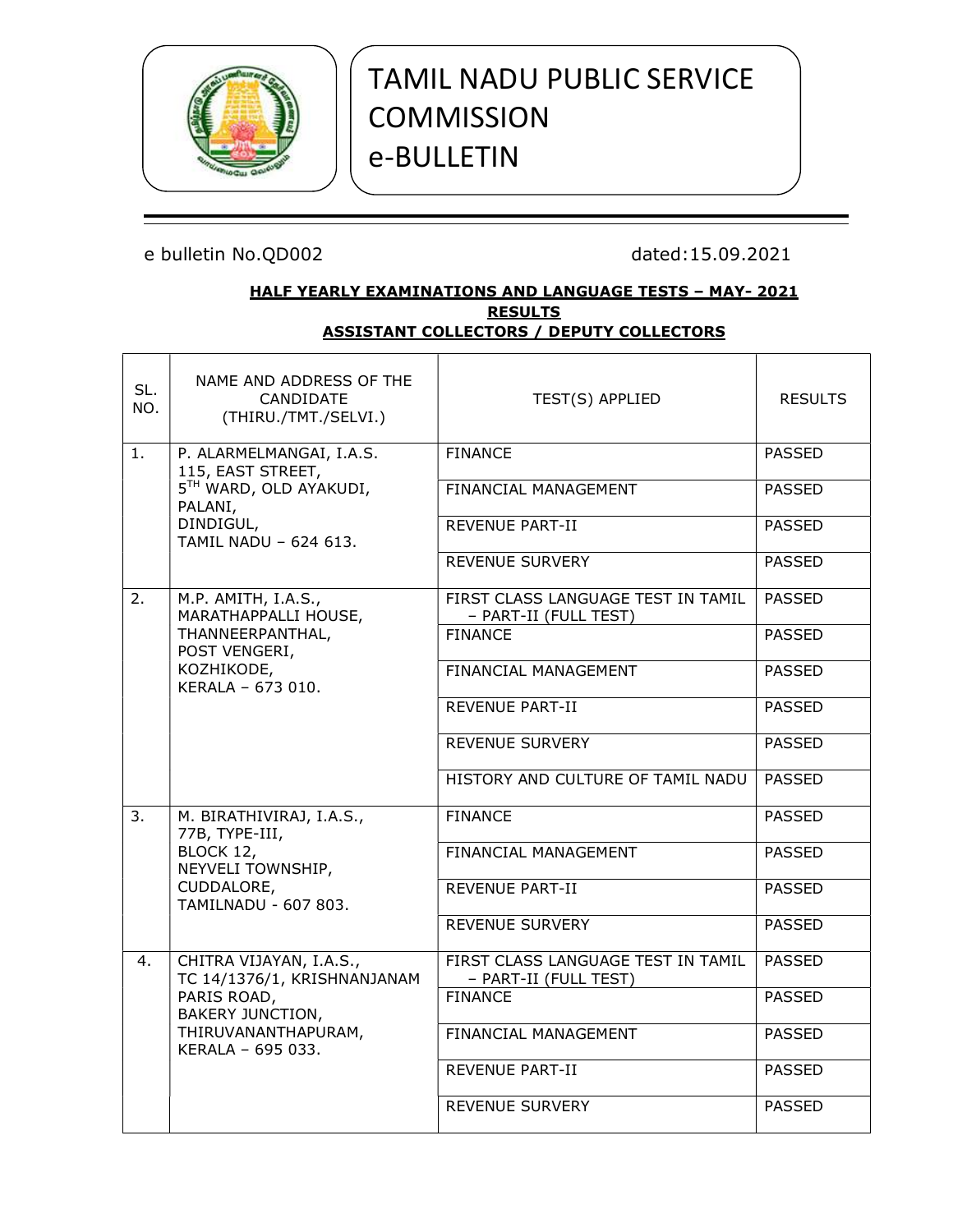| 5.  | V. DEEPANAVISVESWARI, I.A.S.,                       | <b>FINANCE</b>                                              | <b>PASSED</b> |
|-----|-----------------------------------------------------|-------------------------------------------------------------|---------------|
|     | B12, KAILASH FLATS,                                 | HISTORY AND CULTURE OF TAMIL NADU                           | <b>PASSED</b> |
|     | NO.5, SIVASANKARAN LAY OUT,                         | REVENUE PART-II                                             | <b>PASSED</b> |
|     | RAJAJI NAGAR,                                       | <b>REVENUE SURVEY</b>                                       | <b>PASSED</b> |
|     | ZAMIN PALLAVARAM,                                   |                                                             |               |
|     | KANCHIPURAM,<br>TAMIL NADU - 600 043.               |                                                             |               |
| 6.  | JYOTI SHARMA, I.A.S,                                | FIRST CLASS LANGUAGE TEST IN TAMIL -                        | <b>PASSED</b> |
|     | SUB COLLECTOR OFFICE,                               | PART-II (FULL TEST)                                         |               |
|     | MUSIRI TALUK,                                       | <b>REVENUE PART-II</b>                                      | <b>PASSED</b> |
|     | TIRUCHIRAPPALLI,                                    |                                                             |               |
|     | TAMIL NADU - 621 211                                |                                                             |               |
| 7.  | NISHANT KRISHNA, I.A.S.,                            | FIRST CLASS LANGUAGE TEST IN TAMIL -                        | <b>PASSED</b> |
|     | UNDER SECRETARY,                                    | PART-II (FULL TEST)                                         |               |
|     | AGRICULTURE DEPARTMENT,                             |                                                             |               |
|     | SECRETARIAT,                                        |                                                             |               |
|     | CHENNAI,                                            |                                                             |               |
|     | TAMIL NADU - 600 009.<br>RANJEET SINGH, I.A.S.,     |                                                             |               |
| 8.  | SUB COLLECTOR OFFICE,                               | FIRST CLASS LANGUAGE TEST IN TAMIL -<br>PART-II (FULL TEST) | <b>PASSED</b> |
|     | COONOOR,                                            |                                                             |               |
|     | NEAR COONOOR TALUK OFFICE,                          |                                                             |               |
|     | COONOOR,                                            |                                                             |               |
|     | THE NILGIRIS,                                       |                                                             |               |
|     | TAMIL NADU - 643 101.                               |                                                             |               |
|     |                                                     |                                                             |               |
| 9.  | C.A. RISHAB, I.A.S.,                                | FIRST CLASS LANGUAGE TEST IN TAMIL -                        | <b>PASSED</b> |
|     | NO.40/141, HOSPITAL ROAD,                           | PART-II (FULL TEST)                                         |               |
|     | OPP. POLICE STATION,                                | <b>FINANCE</b>                                              | <b>PASSED</b> |
|     | MADURANTAKAM,<br>KANCHEEPURAM,                      | FINANCIAL MANAGEMENT                                        | <b>PASSED</b> |
|     | TAMIL NADU - 603 306.                               | <b>REVENUE PART-II</b>                                      | <b>PASSED</b> |
|     |                                                     | <b>REVENUE SURVERY</b>                                      | <b>PASSED</b> |
|     |                                                     |                                                             |               |
|     | 10. THAKARE SHUBHAM                                 | FIRST CLASS LANGUAGE TEST IN TAMIL -                        | <b>ABSENT</b> |
|     | DNYANDEORAO, I.A.S.,<br>ASSISTANT COLLECTOR OFFICE, | PART-II - ESSAY AND TRANSLATION<br><b>FINANCE</b>           | <b>ABSENT</b> |
|     | <b>COLLECTORATE COMPLEX, '</b>                      | <b>REVENUE PART-II</b>                                      | <b>ABSENT</b> |
|     | THENI,                                              | REVENUE SURVEY                                              | <b>ABSENT</b> |
|     | <b>TAMIL NADU - 625 531.</b>                        |                                                             |               |
| 11. | VEER PRATAP SINGH, I.A.S.,                          | FIRST CLASS LANGUAGE TEST IN TAMIL -                        | ABSENT        |
|     | ASSISTANT COLLECTOR                                 | PART-II - ESSAY AND TRANSLATION                             |               |
|     | TRAINING,                                           | <b>FINANCE</b>                                              | ABSENT        |
|     | SALEM COLLECTORATE,                                 | FINANCIAL MANAGEMENT                                        | <b>ABSENT</b> |
|     | SALEM,<br>TAMIL NADU - 636 001.                     | <b>REVENUE PART-II</b>                                      | <b>ABSENT</b> |
|     |                                                     | <b>REVENUE SURVERY</b>                                      | ABSENT        |
| 12. | A. ABINAYA,                                         | 1. REVENUE PART - II                                        | <b>PASSED</b> |
|     | DEPUTY COLLECTOR,                                   | 2. REVENUE SURVEY                                           | <b>PASSED</b> |
|     | DOOR NO.62,                                         | 3. FINANCE                                                  | <b>PASSED</b> |
|     | THASILDHAR PALLIVASAL                               |                                                             |               |
|     | STREET,                                             |                                                             |               |
|     | MADURAI - 625 001.                                  |                                                             |               |
| 13. | ABINAYA .VTSLP,<br>DEPUTY COLLECTOR,                | <b>REVENUE PART - II</b>                                    | <b>ABSENT</b> |
|     | PLOT NO.4, MVG GARDEN,                              |                                                             |               |
|     | 6/4, V.V. COTTAGE,                                  |                                                             |               |
|     | NO.1 TOLGATE,                                       |                                                             |               |
|     | BIKSHANDAR KOIL SO,                                 |                                                             |               |
|     | TIRUCHIRAPPALLI - 621 216.                          |                                                             |               |
| 14. | S. ADHIYAMAN KAVIYARASU,                            | <b>FINANCE</b>                                              | <b>PASSED</b> |
|     | DEPUTY COLLECTOR                                    |                                                             |               |
|     | 1/22 3 VATHSALA ILLAM,                              |                                                             |               |
|     | NEAR TRINITY SCHOOL,                                |                                                             |               |
|     | KRISHNAGIRI - 635 002.                              |                                                             |               |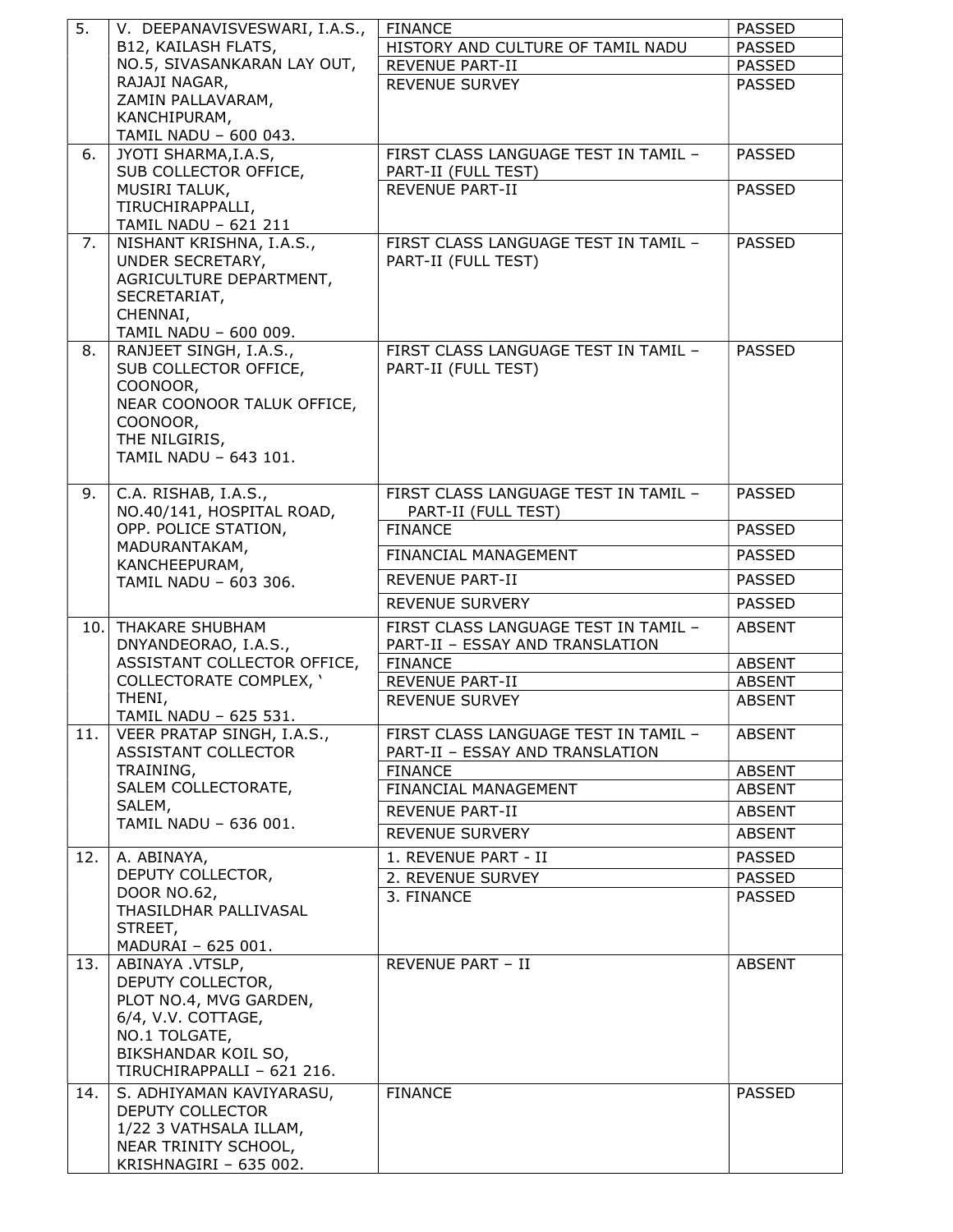| 15. | J. AJITHA BEGUM,<br>DEPUTY COLLECTOR,                                                                              | 1. REVENUE PART - II                                | <b>PASSED</b> |
|-----|--------------------------------------------------------------------------------------------------------------------|-----------------------------------------------------|---------------|
|     | 75A, MANNARKUDY STREET,<br>CHIDAMBARAM,                                                                            | 2. REVENUE SURVEY                                   | <b>PASSED</b> |
|     | CUDDALORE - 608 001.                                                                                               | 3. FINANCE                                          | <b>PASSED</b> |
| 16. | U. ARCHANA,<br>DEPUTY COLLECTOR,                                                                                   | 1. REVENUE PART - II                                | <b>PASSED</b> |
|     | NO.32/1, KRISHNA LAYOUT,<br>SENTHAMIZH NAGAR,                                                                      | 2. REVENUE SURVEY                                   | <b>PASSED</b> |
|     | SIVAGANGAI - 630 561.                                                                                              | 3. FINANCE                                          | <b>PASSED</b> |
| 17. | K. BOOMA,<br>DEPUTY COLLECTOR,                                                                                     | 1. LAW OF EVIDENCE FOR DCS                          | <b>PASSED</b> |
|     | 3/352, ANBALAGAN 2ND<br>STREET,                                                                                    | 2. REVENUE PART - II                                | <b>PASSED</b> |
|     | PERIYAR SALAI,<br>PALAVAKKAM,                                                                                      | 3. REVENUE SURVEY                                   | <b>PASSED</b> |
|     | CHENNAI - 600 041.                                                                                                 | 4. FINANCE                                          | <b>PASSED</b> |
|     |                                                                                                                    | 5. FINANCIAL MANAGEMENT                             | <b>PASSED</b> |
| 18. | N.A. CHANHEETHA,<br>DEPUTY COLLECTOR,                                                                              | 1. REVENUE PART - II                                | <b>PASSED</b> |
|     | 3/401 A, KRISHNA NAGAR,<br>2 <sup>ND</sup> STREET, NEW NATHAM<br>ROAD,<br>THIRUPPALAI,<br>MADURAI - 625 014.       | 2. REVENUE SURVEY                                   | <b>PASSED</b> |
|     |                                                                                                                    | 3. FINANCIAL MANAGEMENT                             | <b>PASSED</b> |
| 19. | K. DEEPA,<br>DEPUTY COLLECTOR,<br>NO.18, SARVAMANGALA<br>NAGAR,                                                    | 1. REVENUE PART - II                                | <b>PASSED</b> |
|     |                                                                                                                    | 2. REVENUE SURVEY                                   | <b>PASSED</b> |
|     | 3RD MAIN ROAD,<br>CHITLAPAKKAM,                                                                                    | 3. FINANCE                                          | <b>PASSED</b> |
|     | CHENNAI - 600 064.                                                                                                 | 4. FINANCIAL MANAGEMENT                             | <b>PASSED</b> |
| 20. | M. DHANALAKSHMI,<br>DEPUTY COLLECTOR,<br>NO.54, JOTHI NAGAR,<br>PARVATHIPURAM,<br>VADALUR,<br>CUDDALORE - 607 303. | 1. REVENUE PART - I                                 | <b>PASSED</b> |
|     |                                                                                                                    | 2. PANCHAYATS                                       | <b>PASSED</b> |
|     |                                                                                                                    | 3. LAW                                              | <b>PASSED</b> |
|     |                                                                                                                    | 4. HISTORY AND CULTURE OF TAMIL NADU                | <b>PASSED</b> |
|     |                                                                                                                    | 5. FINANCIAL MANAGEMENT                             | <b>PASSED</b> |
|     |                                                                                                                    | 6. IPC AND SPECIAL LOCAL CRIMINAL<br>LAWS           | <b>PASSED</b> |
|     |                                                                                                                    | 7. CRIMINAL PROCEDURE CODE FOR<br>DEPUTY COLLECTORS | <b>PASSED</b> |
|     |                                                                                                                    | 8. LAW OF EVIDENCE FOR DCS                          | <b>PASSED</b> |
| 21. | G.DIVYA PRIYADHARSHINI,<br>DEPUTY COLLECTOR,                                                                       | 1. REVENUE PART - II                                | <b>PASSED</b> |
|     | NO 33/17, 15 <sup>TH</sup> STREET,<br>ASHOK NAGAR,                                                                 | 2. REVENUE SURVEY                                   | <b>PASSED</b> |
|     | CHENNAI - 600 083.                                                                                                 | 3. FINANCE                                          | <b>PASSED</b> |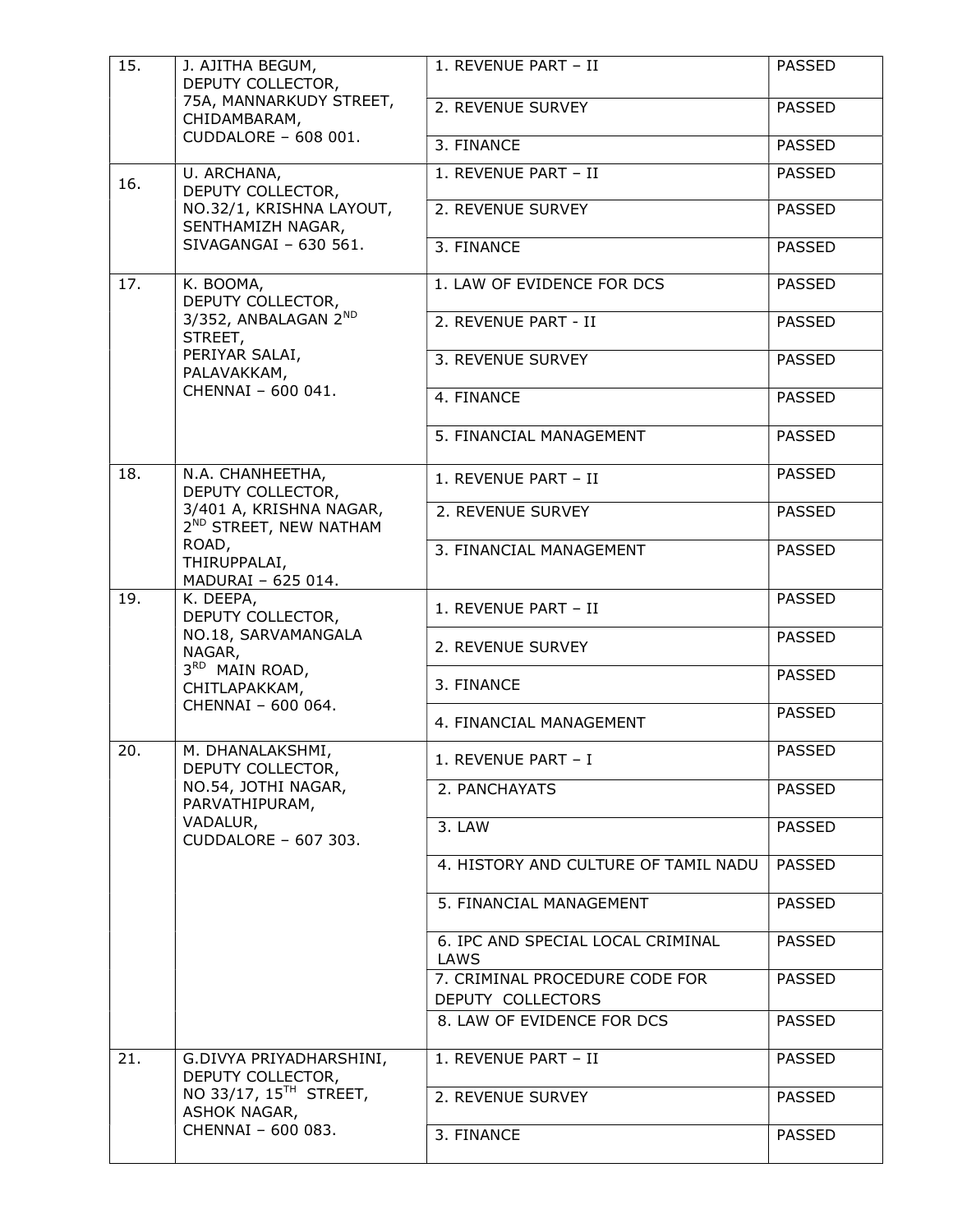| 22. | R. FATHIMA,                                                         | 1. REVENUE PART - II    | <b>PASSED</b> |
|-----|---------------------------------------------------------------------|-------------------------|---------------|
|     | DEPUTY COLLECTOR,<br>NO.26, $1^{ST}$ STREET,<br>THIRUMURUGAN NAGAR, | 2. REVENUE SURVEY       | <b>PASSED</b> |
|     |                                                                     | 3. FINANCE              | <b>PASSED</b> |
|     | KOLATHUR,                                                           | 4. FINANCIAL MANAGEMENT | <b>PASSED</b> |
|     | CHENNAI - 600 099.                                                  |                         |               |
| 23. | R.JASWANTH KANNAN,                                                  | 1. REVENUE PART - II    | <b>PASSED</b> |
|     | DEPUTY COLLECTOR,                                                   | 2. REVENUE SURVEY       | <b>PASSED</b> |
|     | 405/1 SECOND STREET,<br>COLLEGE ROAD,                               | 3. FINANCE              | <b>PASSED</b> |
|     | PARAMATHI VELUR,<br>NAMAKKAL - 638 182.                             | 4. FINANCIAL MANAGEMENT | <b>PASSED</b> |
|     |                                                                     |                         |               |
| 24. | M. JAYA RAJA PAULINE,                                               | 1. REVENUE PART - II    | <b>PASSED</b> |
|     | DEPUTY COLLECTOR,                                                   | 2. REVENUE SURVEY       | <b>PASSED</b> |
|     | 19/7, SATHYAMOORTHY<br>STREET,                                      | 3. FINANCE              | <b>PASSED</b> |
|     | CHOOLAIMEDU,                                                        | 4. FINANCIAL MANAGEMENT | <b>PASSED</b> |
|     | CHENNAI - 600 094.                                                  |                         |               |
| 25. | N. M. KANIMOZHI,                                                    | 1. REVENUE PART - II    | <b>PASSED</b> |
|     | DEPUTY COLLECTOR,                                                   | 2. REVENUE SURVEY       | <b>PASSED</b> |
|     | 369, PADMAVATHY STREET,<br>SRINIVASA NAGAR,                         | 3. FINANCE              | <b>PASSED</b> |
|     | MADIPAKKAM,                                                         | 4. FINANCIAL MANAGEMENT | <b>PASSED</b> |
|     | CHENNAI - 600 091.                                                  |                         |               |
| 26. | R. KEERTHANA MANI,                                                  | 1. REVENUE PART - II    | <b>PASSED</b> |
|     | DEPUTY COLLECTOR,                                                   | 2. REVENUE SURVEY       | <b>PASSED</b> |
|     | 51, LOORDHU NAGAR, 7TH<br>STREET, 7 <sup>TH</sup> CROSS STREET,     | 3. FINANCE              | <b>PASSED</b> |
|     | K PUDUR,                                                            | 4. FINANCIAL MANAGEMENT | <b>PASSED</b> |
|     | MADURAI - 625 007.                                                  |                         |               |
| 27. | M. KOHILA,                                                          | 1. REVENUE PART - II    | <b>PASSED</b> |
|     | DEPUTY COLLECTOR,                                                   | 2. FINANCE              | <b>PASSED</b> |
|     | A.M. LOCKS PATHANI KADAI<br>STOP,                                   |                         |               |
|     | NEAR RMTC COLONY,                                                   |                         |               |
|     | NATHAM ROAD,                                                        |                         |               |
|     | DINDIGUL - 624 003.                                                 |                         |               |
| 28. | P. KOWSALYA                                                         | 1. REVENUE PART - II    | <b>PASSED</b> |
|     | DEPUTY COLLECTOR,<br>7/139, BOMMANAICKEN                            | 2. FINANCE              | <b>FAILED</b> |
|     | PALAYAM                                                             |                         |               |
|     | COLLECPOOLUVAPATTI POST,                                            |                         |               |
|     | TIRUPPUR NORTH,                                                     |                         |               |
|     | TIRUPPUR - 641 602.                                                 |                         |               |
| 29. | N. LOGANAYAKI<br>DEPUTY COLLECTOR,                                  | 1. REVENUE PART - II    | <b>PASSED</b> |
|     | 118, RAJ NAGAR,                                                     | 2. REVENUE SURVEY       | <b>PASSED</b> |
|     | CHENNIMALAI ROAD,                                                   |                         | <b>PASSED</b> |
|     | PERUNDURAI,                                                         | 3. FINANCE              |               |
|     | ERODE - 638 052.                                                    |                         |               |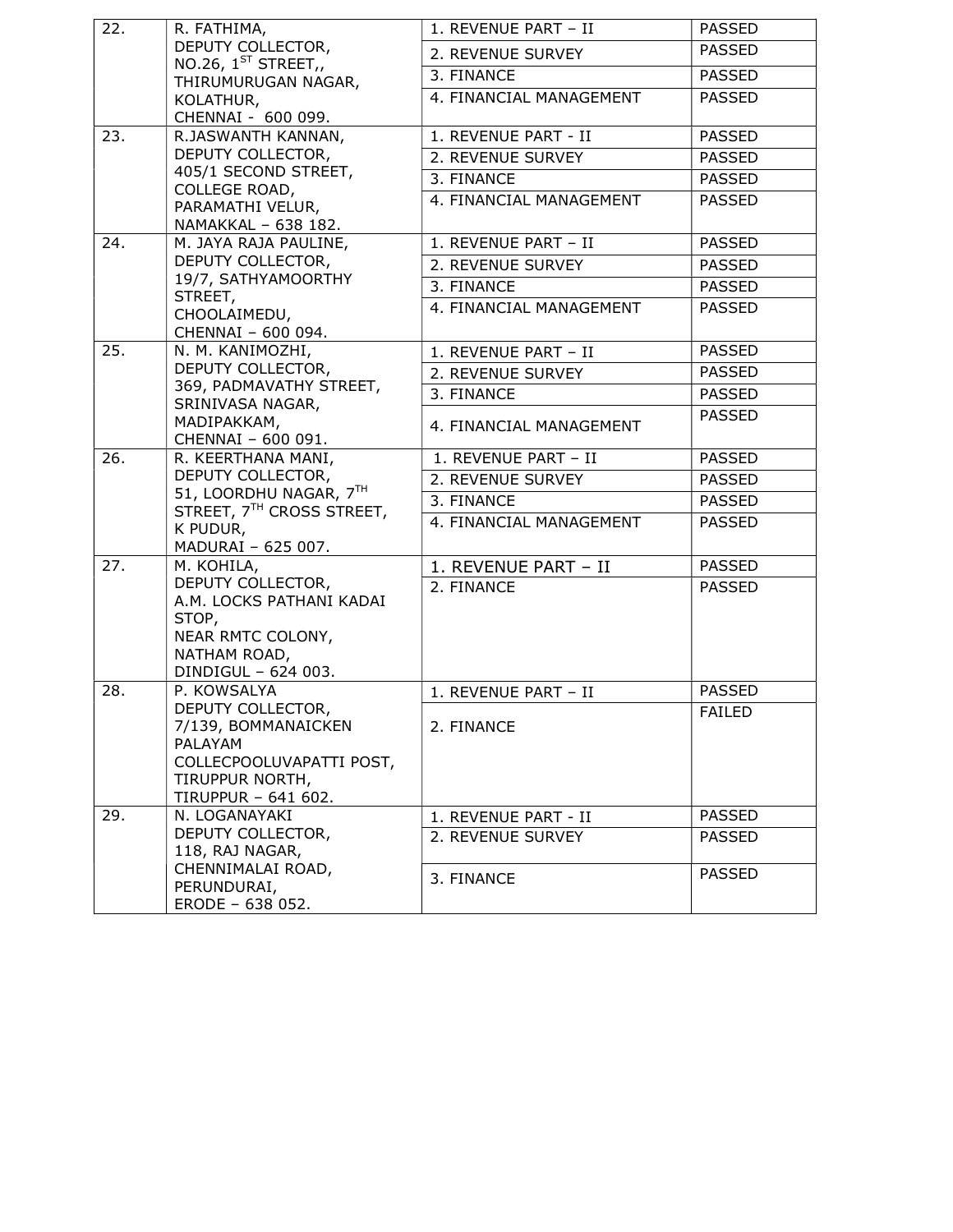| 30. | K. MAHALAKSHMI,<br>DEPUTY COLLECTOR,                                                                                 | 1. REVENUE PART - II    | <b>PASSED</b> |
|-----|----------------------------------------------------------------------------------------------------------------------|-------------------------|---------------|
|     | 84, SUBRAMANIAR KOVIL STREET,<br>THIRUTHANGAL,                                                                       | 2. REVENUE SURVEY       | <b>PASSED</b> |
|     | VIRUDHUNAGAR - 626 130.                                                                                              | 3. FINANCE              | <b>PASSED</b> |
| 31. | S. PAVITHRA,<br>DEPUTY COLLECTOR                                                                                     | 1. REVENUE PART - II    | <b>PASSED</b> |
|     | NEW NO.144/OLD NO.264,<br>3RD STREET, AMBEDKAR NAGAR,                                                                | 2. REVENUE SURVEY       | <b>PASSED</b> |
|     | KOLATHUR,<br>CHENNAI - 600 099.                                                                                      | 3. FINANCE              | <b>PASSED</b> |
| 32. | AK. PRAVEENAKUMARI<br>DEPUTY COLLECTOR,                                                                              | 1. REVENUE PART - II    | <b>PASSED</b> |
|     | NO.24, 1 RAJAMANGALAM,<br>FIRST MAIN ROAD,                                                                           | 2. FINANCE              | <b>PASSED</b> |
|     | VILLIVAKKAM,<br>CHENNAI - 600 049.                                                                                   | 3. FINANCIAL MANAGEMENT | <b>PASSED</b> |
| 33. | S. RAMYA,<br>DEPUTY COLLECTOR,                                                                                       | 1. REVENUE PART - II    | <b>PASSED</b> |
|     | FLAT NO. A4, RAAJAM GARDENS,<br>KALASATHAMMAN KOIL STREET,                                                           | 2. REVENUE SURVEY       | <b>PASSED</b> |
|     | RAMAPURAM,<br>CHENNAI - 600 089.                                                                                     | 3. FINANCE              | <b>PASSED</b> |
| 34. | F. RUBINA,<br>DEPUTY COLLECTOR,                                                                                      | 1. REVENUE PART - II    | <b>PASSED</b> |
|     | NO.10, CHOLAN STREET,<br>CHARLES NAGAR,                                                                              | 2. REVENUE SURVEY       | <b>PASSED</b> |
|     | PATTABIRAM,<br>CHENNAI,                                                                                              | 3. FINANCE              | <b>PASSED</b> |
|     | THIRUVALLUR - 600 072.                                                                                               | 4. FINANCIAL MANAGEMENT | <b>PASSED</b> |
| 35. | B. SARAVANAN,<br>DEPUTY COLLECTOR,                                                                                   | 1. REVENUE PART - II    | <b>PASSED</b> |
|     | PLOT-11, BAGAVATHIPURAM,<br>MALLIYAPATHU ROAD VIA,                                                                   | 2. REVENUE SURVEY       | <b>PASSED</b> |
|     | NEAR KONAR CHATRAM BUS STOP,<br>TRICHY - 620 102.                                                                    | $\sqrt{3}$ . FINANCE    | PASSED        |
| 36. | M.SATHISH KUMAR,<br>DEPUTY COLLECTOR,                                                                                | 1. REVENUE PART - II    | <b>PASSED</b> |
|     | NO. 6 DD BLOCK, LOTUS GARDEN,<br>POLICE QUARTERS,                                                                    | 2. REVENUE SURVEY       | <b>PASSED</b> |
|     | CHENNAI - 600 010.                                                                                                   | 3. FINANCE              | <b>PASSED</b> |
| 37. | R.D. SHALINI,<br>DEPUTY COLLECTOR,                                                                                   | 1. REVENUE PART - II    | <b>ABSENT</b> |
|     | 159, BHARATHIAR NAGAR,<br>KNP ROAD,                                                                                  | 2. REVENUE SURVEY       | <b>ABSENT</b> |
|     | KARAMADAI,<br>COIMBATORE - 641 104.                                                                                  | 3. FINANCE              | <b>ABSENT</b> |
| 38. | R. SOUNDARYA,<br>DEPUTY COLLECTOR,<br>135, OTHAVEEDU,<br>MELAKALLANKULAM,<br>KARIYAPATTI,<br>VIRUDHUNAGAR - 626 106. | 1. REVENUE PART - II    | <b>PASSED</b> |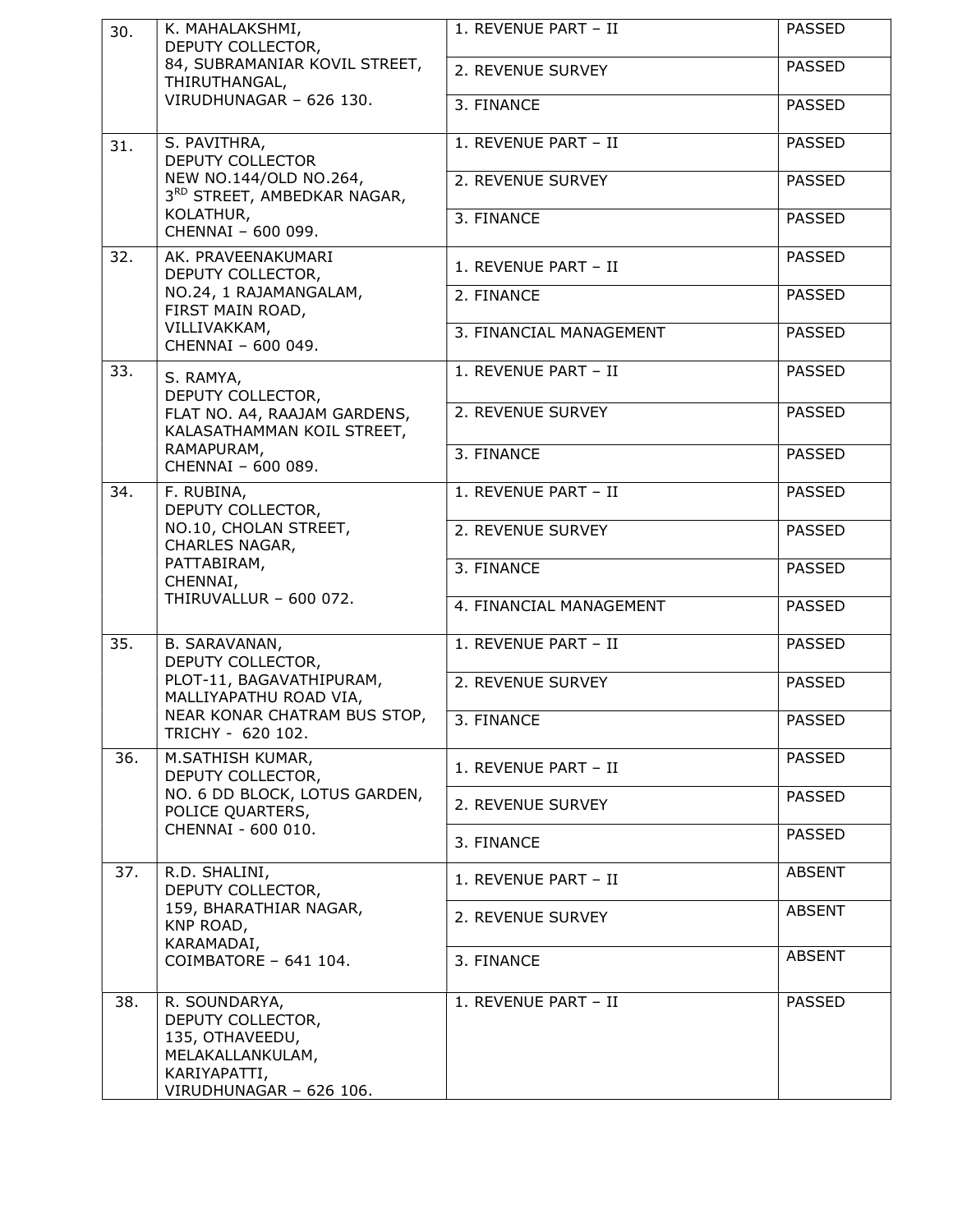| 39. | M. SOWMYA<br>DEPUTY COLLECTOR,<br>97, SENGUNTHAR NAGAR,<br>PERIA SEMOOR POST,<br>SATHY ROAD,<br>ERODE - 638 004.                                                   | 1. REVENUE PART - II    | <b>PASSED</b> |
|-----|--------------------------------------------------------------------------------------------------------------------------------------------------------------------|-------------------------|---------------|
|     |                                                                                                                                                                    | 2. REVENUE SURVEY       | <b>PASSED</b> |
|     |                                                                                                                                                                    | 3. FINANCE              | <b>PASSED</b> |
| 40. | S. SUBBULAKSHMI,                                                                                                                                                   | 1. REVENUE PART - II    | <b>PASSED</b> |
|     | DEPUTY COLLECTOR,<br>115, VELLAM THANGIYA PILLAIYAR<br>KOVIL STREET TOWN,<br>TIRUNELVELI - 627 006.                                                                | 2. FINANCIAL MANAGEMENT | <b>PASSED</b> |
| 41. | S. SUGANTHI,<br>DEPUTY COLLECTOR,<br>4/67 C, INDIRANI NAGAR,<br>2 <sup>ND</sup> CUT, NARASODHIPATTI,<br>ALAGAPURAM,<br>SALEM - 636 004.                            | 1. REVENUE PART - II    | <b>PASSED</b> |
|     |                                                                                                                                                                    | 2. FINANCE              | <b>PASSED</b> |
| 42. | <b>B. VINOTH KUMAR,</b><br>DEPUTY COLLECTOR,<br>T5, DEPUTY COLLECTORS QUARTERS,<br>DISTRICT COLLECTORATE COMPLEX,<br>KARUPPANGAUNDAPALAYAM,<br>TIRUPPUR - 641 604. | 1. REVENUE PART - II    | <b>PASSED</b> |
|     |                                                                                                                                                                    | 2. REVENUE SURVEY       | <b>PASSED</b> |
|     |                                                                                                                                                                    | 3. FINANCE              | <b>PASSED</b> |
|     |                                                                                                                                                                    | 4. FINANCIAL MANAGEMENT | <b>PASSED</b> |
| 43. | R.R.VISWANATHAN,                                                                                                                                                   | 1. REVENUE PART - II    | <b>PASSED</b> |
|     | DEPUTY COLLECTOR,<br>S/O. R. RAMAMURTHI,<br>7/100, N VEPPANKULAM,<br>NEERAVI,<br>RAMANATHAPURAM -623 603.                                                          | 2. REVENUE SURVEY       | <b>PASSED</b> |
|     |                                                                                                                                                                    | 3. FINANCE              | <b>PASSED</b> |
|     |                                                                                                                                                                    | 4. FINANCIAL MANAGEMENT | <b>PASSED</b> |
| 44. | V. YUREGA                                                                                                                                                          | 1. REVENUE PART - II    | <b>PASSED</b> |
|     | DEPUTY COLLECTOR,<br>5/240 D, RMK NAGAR,<br>NEW DHARAPURAM ROAD,<br>PALANI,<br>DINDIGUL - 624 601.                                                                 | 2. REVENUE SURVEY       | <b>PASSED</b> |
|     |                                                                                                                                                                    | 3. FINANCE              | <b>PASSED</b> |

 Controller of Examinations Tamil Nadu Public Service Commission Chennai-600 003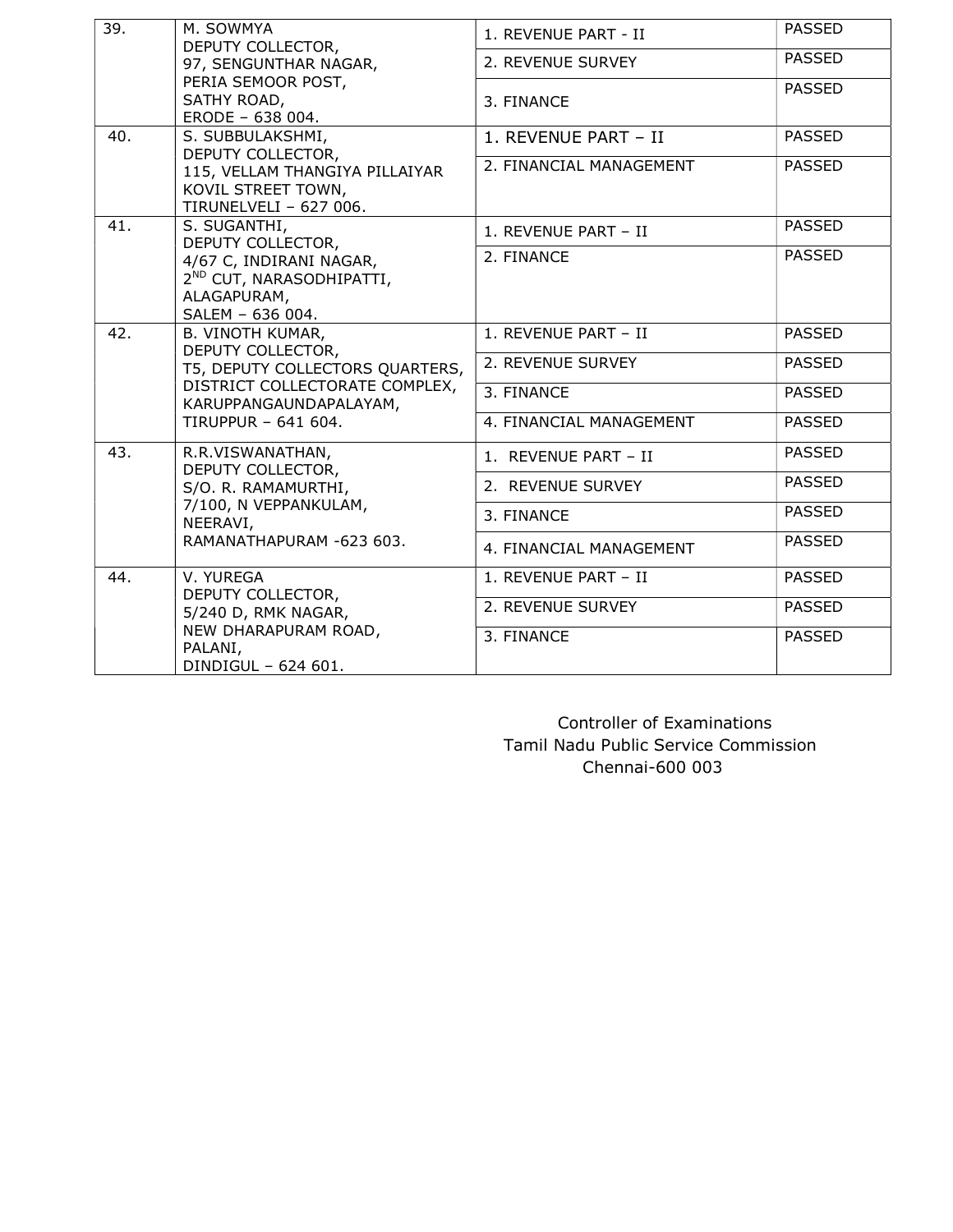#### HALF YEARLY EXAMINATIONS AND LANGUAGE TESTS – MAY- 2021 **RESULTS**

# I.P.S / DSP

| SL.<br>NO. | NAME AND ADDRESS OF THE<br>CANDIDATE<br>(THIRU./TMT./SELVI.)                                                                                                          | TEST(S) APPLIED                                       | <b>RESULTS</b> |
|------------|-----------------------------------------------------------------------------------------------------------------------------------------------------------------------|-------------------------------------------------------|----------------|
| 1.         | ADARSH PACHERA, I.P.S.<br>A 63 BARKAT NAGAR SHANTI NIKETAN<br>COLONY JAIPUR,<br>RAJASTHAN-302015                                                                      | FIRST CLASS LANGUAGE TEST -<br>PART-II (FULL TEST)    | <b>PASSED</b>  |
| 2.         | ALBERT JOHN, I.P.S.<br>PERUMATHARA HOUSE,<br>KARIMBAM POST TALIPARAMBA,<br>KANNUR KERALA-670142                                                                       | FIRST CLASS LANGUAGE TEST -<br>PART-II (FULL TEST)    | <b>PASSED</b>  |
| 3.         | DEEPAK SIWACH, I.P.S.,<br>648, SECTOR 27,<br>PANCHKULA, HARYANA - 134 112.                                                                                            | FIRST CLASS LANGUAGE TEST -<br>PART-II (FULL TEST)    | INVALIDATED    |
| 4.         | HARSH SINGH, I.P.S.<br>11/139, VIKAS NAGAR EXTENSION,<br>LUCKNOW,                                                                                                     | 1. FIRST CLASS LANGUAGE TEST -<br>PART-II (FULL TEST) | INVALIDATED    |
|            | UTTAR PRADESH - 226 002.                                                                                                                                              | 2. POLICE STANDING ORDERS                             | <b>PASSED</b>  |
| 5.         | SAMAY SINGH MEENA, I.P.S.,<br>OFFICERS GUEST HOUSE,<br>TAMIL NADU POLICE ACADEMY,<br>VANDALUR, CHENNAI,<br>TAMIL NADU - 600 0127.                                     | FIRST CLASS LANGUAGE TEST -<br>PART-II (FULL TEST)    | INVALIDATED    |
| 6.         | VISHWESH BALASUBRMANIAM<br>SHASHTRI, I.P.S.<br>CAMP OFFICE OF THE ASST. SUPDT.<br>OF POLICE,<br>SASTHANKARAI,<br>COLACHEL,<br>KANNIYAKUMARI,<br>TAMIL NADU - 629 251. | FIRST CLASS LANGUAGE TEST -<br>PART-II (FULL TEST)    | INVALIDATED    |
|            | 7. P. HARISHANKARI,                                                                                                                                                   | 1. CRIMINAL PROCEDURE CODE                            | <b>PASSED</b>  |
|            | DEPUTY SUPERINTENDENT OF POLICE,<br>417, $1^{ST}$ MAIN ROAD,<br>T.V.K. NAGAR NORTH,<br>HARUR,                                                                         | 2. INDIAN PENAL CODE                                  | <b>PASSED</b>  |
|            |                                                                                                                                                                       | 3. LAW OF EVIDENCE                                    | <b>PASSED</b>  |
|            | DHARMAPURI - 636 903.                                                                                                                                                 | 4. MEDICAL JURISPRUDENCE                              | <b>PASSED</b>  |
|            |                                                                                                                                                                       | 5. POLICE STANDING ORDERS                             | <b>PASSED</b>  |
|            |                                                                                                                                                                       | 6. SCIENTIFIC AIDS TO<br><b>INVESTIGATIONS</b>        | <b>PASSED</b>  |
|            |                                                                                                                                                                       | 7. SPECIAL AND LOCAL CRIMINAL<br>LAWS                 | <b>PASSED</b>  |
| 8.         | D. JANANI PRIYA,<br>DEPUTY SUPERINTENDENT OF POLICE,<br>60, KARIKAL CHOLAN STREET,<br>POLLACHI,<br>COIMBATORE - 642 001.                                              | SCIENTIFIC AIDS TO<br><b>INVESTIGATIONS</b>           | <b>PASSED</b>  |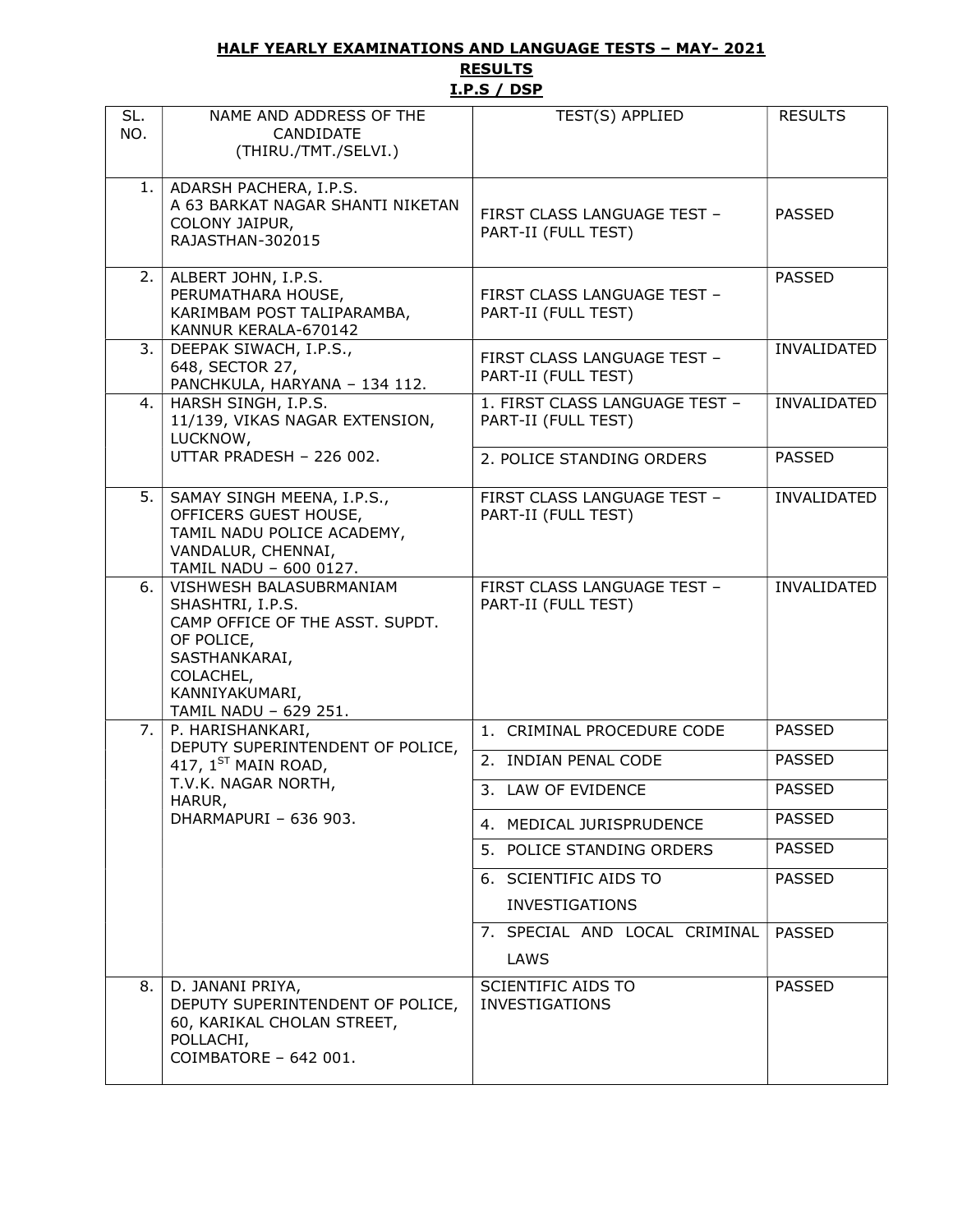| 9.  | A. PRIYADHARSHINI,<br>DEPUTY SUPERINTENDENT OF<br>POLICE,<br>10 B, CID POLICE QUARTERS,<br>MANDAVELI,<br>CHENNAI - 600 028.         | SCIENTIFIC AIDS TO<br><b>INVESTIGATIONS</b>          | <b>PASSED</b> |
|-----|-------------------------------------------------------------------------------------------------------------------------------------|------------------------------------------------------|---------------|
| 10. | M. SAROJA,<br>DEPUTY SUPERINTENDENT OF<br>POLICE,<br>17M/10, SANYASI GRAMAM,<br>PERUMAL SOUTH CAR STREET,<br>TIRUNELVELI - 627 001. | <b>SCIENTIFIC AIDS TO</b><br><b>INVESTIGATIONS</b>   | <b>PASSED</b> |
| 11. | K. SATHIYARAJ,<br>DEPUTY SUPERINTENDENT OF                                                                                          | 1. LAW OF EVIDENCE                                   | <b>PASSED</b> |
|     | POLICE,<br>77, MARIYAMMAN KOIL STREET,<br>AGARAM CHITHAMOOR VILLAGE,<br><b>VEERAMUR POST,</b><br>VILLUPURAM -605 402.               | 2. SCIENTIFIC AIDS TO<br><b>INVESTIGATIONS</b>       | <b>PASSED</b> |
| 12. | V. SURESHKUMAR,                                                                                                                     | 1. CRIMINAL PROCEDURE CODE                           | <b>PASSED</b> |
|     | DEPUTY SUPERINTENDENT OF                                                                                                            | 2. INDIAN PENAL CODE                                 | <b>PASSED</b> |
|     | POLICE,                                                                                                                             | 3. LAW OF EVIDENCE                                   | <b>PASSED</b> |
|     | 2/943, EAST STREET,                                                                                                                 | 4. MEDICAL JURISPRUDENCE                             | <b>PASSED</b> |
|     | THIRUMALAPADI,                                                                                                                      | 5. POLICE STANDING ORDERS                            | <b>PASSED</b> |
|     | ARIYALUR - 621 851.                                                                                                                 | 6. SCIENTIFIC<br>AIDS<br>TO<br><b>INVESTIGATIONS</b> | <b>PASSED</b> |
|     |                                                                                                                                     | 7. SPECIAL AND LOCAL CRIMINAL<br>LAWS                | <b>PASSED</b> |
| 13. | R. VADIVEL,                                                                                                                         | 1. CRIMINAL PROCEDURE CODE                           | <b>PASSED</b> |
|     | DEPUTY SUPERINTENDENT OF                                                                                                            | 2. INDIAN PENAL CODE                                 | <b>PASSED</b> |
|     | POLICE,                                                                                                                             | 3. LAW OF EVIDENCE                                   | <b>PASSED</b> |
|     | 117, KAMARAJAR NAGAR,                                                                                                               | 4. MEDICAL JURISPRUDENCE                             | <b>PASSED</b> |
|     | AMMAPETTAI,                                                                                                                         | 5. POLICE STANDING ORDERS                            | <b>PASSED</b> |
|     | ANTHIYUR,                                                                                                                           | 6. SCIENTIFIC AIDS TO                                | <b>PASSED</b> |
|     | ERODE - 638 311.                                                                                                                    | <b>INVESTIGATIONS</b>                                |               |
|     |                                                                                                                                     | 7. SPECIAL AND LOCAL CRIMINAL<br>LAWS                | <b>PASSED</b> |
| 14. | A. AARLIUSREBONY,                                                                                                                   | 1. CRIMINAL PROCEDURE CODE                           |               |
|     | DEPUTY SUPERINTENDENT OF                                                                                                            | 2. INDIAN PENAL CODE                                 |               |
|     | POLICE,                                                                                                                             | 3. LAW OF EVIDENCE                                   |               |
|     | PLOT NO.3, G1 ANNAI SAI FLATS,                                                                                                      | 4. MEDICAL JURISPRUDENCE                             |               |
|     | SCHOOL STREET, AGARAMTHEN,                                                                                                          | 5. POLICE STANDING ORDERS                            |               |
|     | TAMBARAM EAST,                                                                                                                      | 6. SCIENTIFIC AIDS TO                                | <b>ABSENT</b> |
|     | CHENGALPATTU - 600 126.                                                                                                             | <b>INVESTIGATIONS</b>                                |               |
|     |                                                                                                                                     | 7. SPECIAL AND LOCAL CRIMINAL<br>LAWS                |               |
| 15. | A. AMALA ADVIN,                                                                                                                     |                                                      | <b>ABSENT</b> |
|     | DEPUTY SUPERINTENDENT OF                                                                                                            | 1. CRIMINAL PROCEDURE CODE<br>2. INDIAN PENAL CODE   |               |
|     |                                                                                                                                     |                                                      |               |
|     |                                                                                                                                     |                                                      |               |
|     | POLICE,                                                                                                                             | 3. LAW OF EVIDENCE                                   |               |
|     | 28, RAJAN ILLAM,                                                                                                                    | 4. MEDICAL JURISPRUDENCE                             |               |
|     | VELANKANNI NAGAR 1ST STREET,                                                                                                        | 5. POLICE STANDING ORDERS                            |               |
|     | AROCKIAPURAM POST,                                                                                                                  | 6. SCIENTIFIC AIDS TO                                |               |
|     | THOOTHUKUDI - 628 002.                                                                                                              | <b>INVESTIGATIONS</b>                                |               |
|     |                                                                                                                                     | 7. SPECIAL AND LOCAL CRIMINAL<br>LAWS                |               |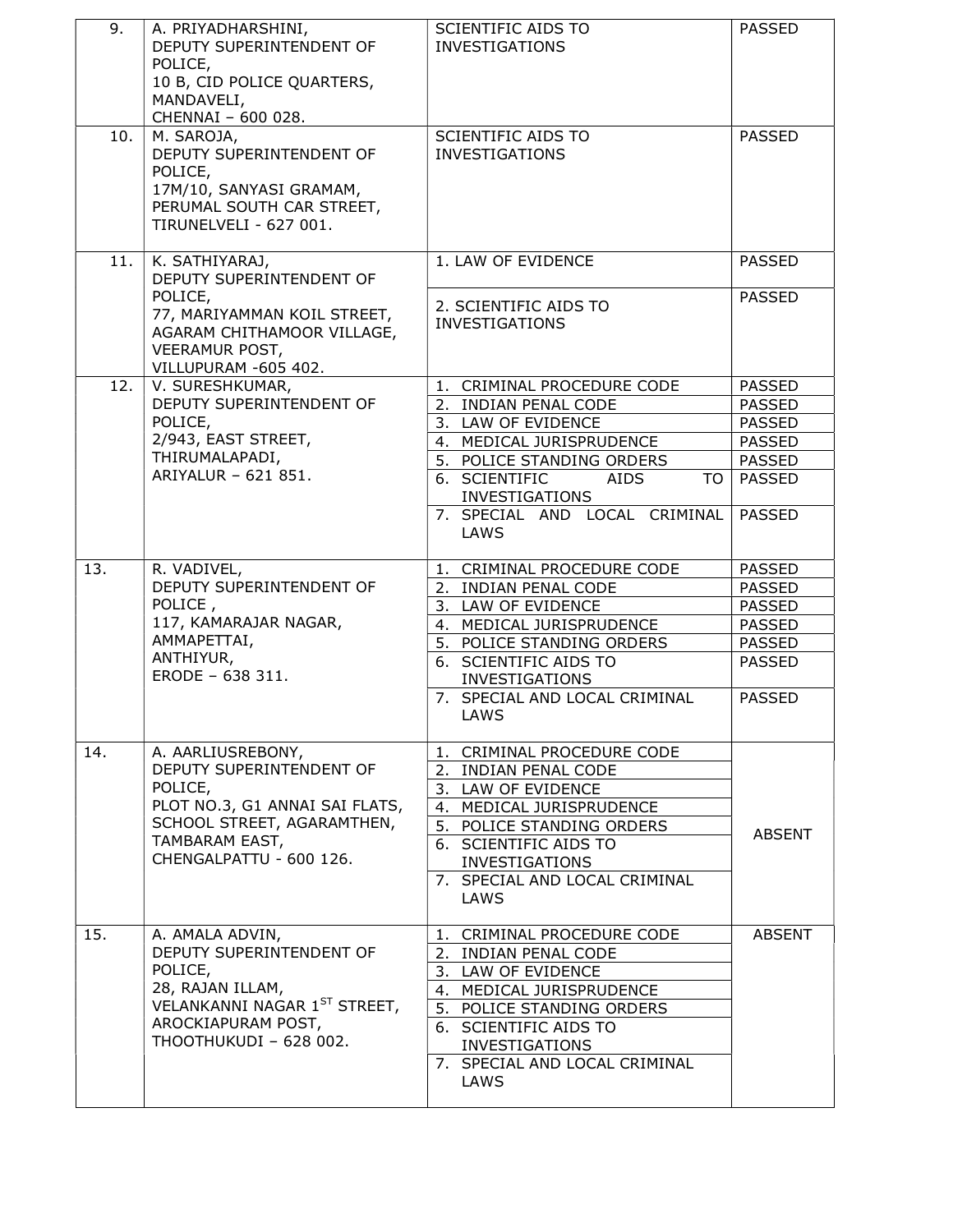| 16. | G. AMIRTHA VARSHINI,                                                                                            | 1. CRIMINAL PROCEDURE CODE           |               |
|-----|-----------------------------------------------------------------------------------------------------------------|--------------------------------------|---------------|
|     | DEPUTY SUPERINTENDENT OF<br>POLICE,<br>NO.16, 3RD CROSS STREET,<br>NGO COLONY, ADAMBAKKAM,<br>CHENNAI -600 088. | 2. INDIAN PENAL CODE                 |               |
|     |                                                                                                                 | 3. LAW OF EVIDENCE                   |               |
|     |                                                                                                                 | 4. MEDICAL JURISPRUDENCE             | <b>ABSENT</b> |
|     |                                                                                                                 | 5. POLICE STANDING ORDERS            |               |
|     |                                                                                                                 | 6. SCIENTIFIC AIDS TO INVESTIGATIONS |               |
|     |                                                                                                                 | 7. SPECIAL AND LOCAL CRIMINAL LAWS   |               |
| 17. | T. ANANTHI,                                                                                                     | 1. CRIMINAL PROCEDURE CODE           | <b>ABSENT</b> |
|     | DEPUTY SUPERINTENDENT OF<br>POLICE,                                                                             | 2. INDIAN PENAL CODE                 |               |
|     | 285, WEST STREET,<br>PAMPAPADAYUR,                                                                              | 3. LAW OF EVIDENCE                   |               |
|     | KUMBAKONAM,                                                                                                     | 4. MEDICAL JURISPRUDENCE             |               |
|     | THANJAVUR - 612 703.                                                                                            | 5. POLICE STANDING ORDERS            |               |
|     |                                                                                                                 | 6. SCIENTIFIC AIDS TO INVESTIGATIONS |               |
|     |                                                                                                                 | 7. SPECIAL AND LOCAL CRIMINAL LAWS   |               |
| 18. | M. ARIVAZHAGAN,                                                                                                 | 1. CRIMINAL PROCEDURE CODE           |               |
|     | DEPUTY SUPERINTENDENT OF<br>POLICE,                                                                             | 2. INDIAN PENAL CODE                 |               |
|     | F4, SUKHEE APPARTMENTS,<br>23, YOGESHWARAN STREET,                                                              | 3. LAW OF EVIDENCE                   |               |
|     | MADIPAKKAM,                                                                                                     | 4. MEDICAL JURISPRUDENCE             | <b>ABSENT</b> |
|     | CHENNAI - 600 091.                                                                                              | 5. POLICE STANDING ORDERS            |               |
|     |                                                                                                                 | 6. SCIENTIFIC AIDS TO INVESTIGATIONS |               |
|     |                                                                                                                 | 7. SPECIAL AND LOCAL CRIMINAL LAWS   |               |
| 19. | D. ASHOK,                                                                                                       | 1. CRIMINAL PROCEDURE CODE           |               |
|     | DEPUTY SUPERINTENDENT OF<br>POLICE,                                                                             | 2. INDIAN PENAL CODE                 |               |
|     | 3/232, GUNDODA CHETTI<br>STREET,                                                                                | 3. LAW OF EVIDENCE                   |               |
|     | PIDAMANERI,<br>DHARMAPURI - 636 701.                                                                            | 4. MEDICAL JURISPRUDENCE             | <b>ABSENT</b> |
|     |                                                                                                                 | 5. POLICE STANDING ORDERS            |               |
|     |                                                                                                                 | 6. SCIENTIFIC AIDS TO INVESTIGATIONS |               |
|     |                                                                                                                 | 7. SPECIAL AND LOCAL CRIMINAL LAWS   |               |
| 20. | A. ASWATH ANTO AROCKIARAJ,                                                                                      | 1. CRIMINAL PROCEDURE CODE           |               |
|     | DEPUTY SUPERINTENDENT OF<br>POLICE,                                                                             | 2. INDIAN PENAL CODE                 |               |
|     | D2, GREENLAND APARTMENTS,<br>RAJAGOPALAPURAM,<br>PUDUKOTTAI - 622 003.                                          | 3. LAW OF EVIDENCE                   |               |
|     |                                                                                                                 | 4. MEDICAL JURISPRUDENCE             | <b>ABSENT</b> |
|     |                                                                                                                 | 5. POLICE STANDING ORDERS            |               |
|     |                                                                                                                 | 6. SCIENTIFIC AIDS TO INVESTIGATIONS |               |
|     |                                                                                                                 | 7. SPECIAL AND LOCAL CRIMINAL LAWS   |               |
|     |                                                                                                                 |                                      |               |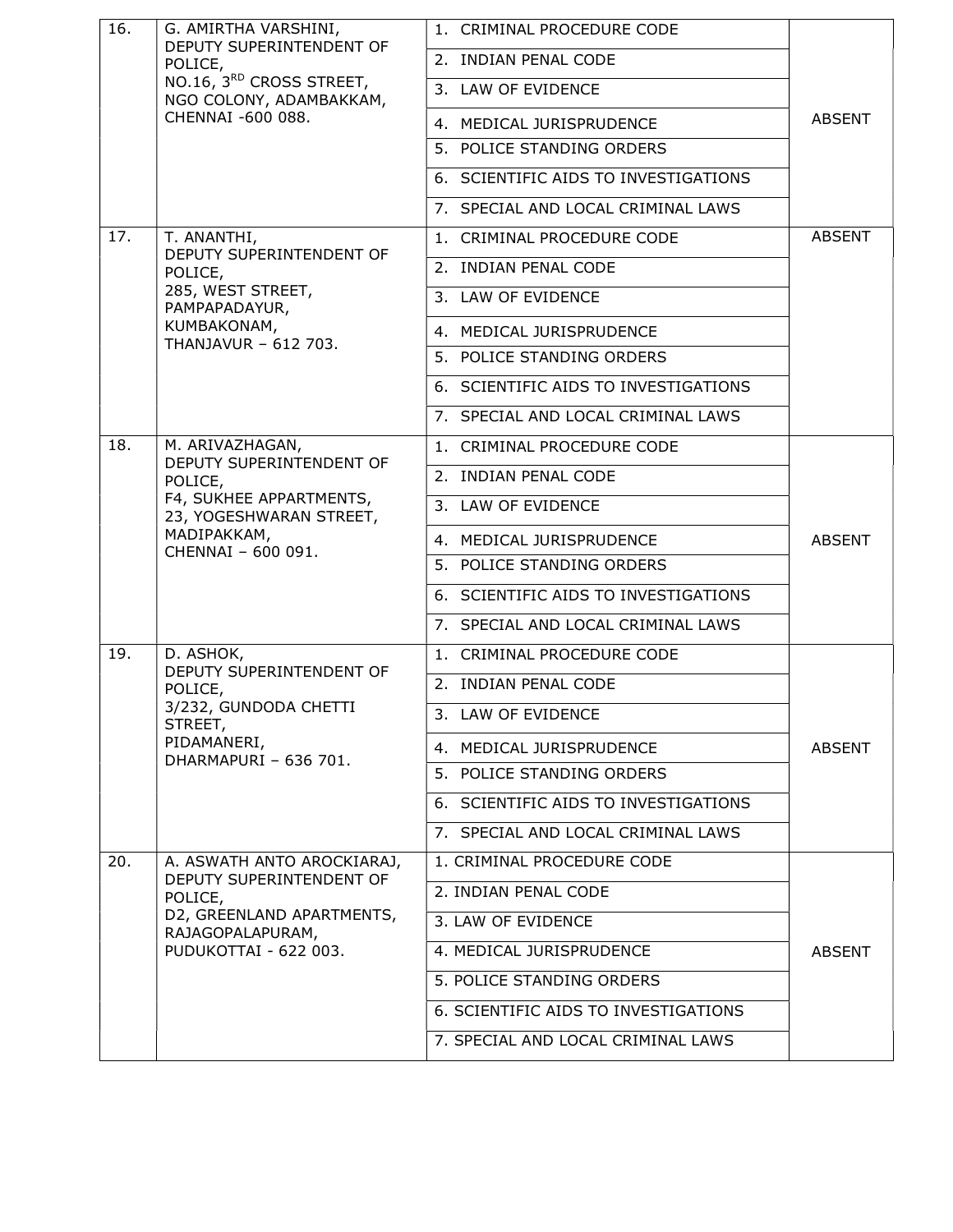| 21. | K.M. ASWINI,                                                                                                       | 1. CRIMINAL PROCEDURE CODE           | <b>ABSENT</b> |
|-----|--------------------------------------------------------------------------------------------------------------------|--------------------------------------|---------------|
|     | DEPUTY SUPERINTENDENT OF<br>POLICE,                                                                                | 2. INDIAN PENAL CODE                 |               |
|     | NO.10, NORTH STREET,<br>VEERAPPAMPALAYAM,<br>ARACHALUR,                                                            | 3. LAW OF EVIDENCE                   |               |
|     |                                                                                                                    | 4. MEDICAL JURISPRUDENCE             |               |
|     | ERODE - 638 101.                                                                                                   | 5. POLICE STANDING ORDERS            |               |
|     |                                                                                                                    | 6. SCIENTIFIC AIDS TO INVESTIGATIONS |               |
|     |                                                                                                                    | 7. SPECIAL AND LOCAL CRIMINAL LAWS   |               |
| 22. | S. ASWINI,<br>DEPUTY SUPERINTENDENT OF<br>POLICE,                                                                  | 1. CRIMINAL PROCEDURE CODE           |               |
|     |                                                                                                                    | 2. INDIAN PENAL CODE                 |               |
|     | 17/41, PILLAVILAI,<br>KALLUKOOTTAM POST,                                                                           | 3. LAW OF EVIDENCE                   |               |
|     | NAGERCOIL,                                                                                                         | 4. MEDICAL JURISPRUDENCE             | <b>ABSENT</b> |
|     | KANNIYAKUMARI - 629 808.                                                                                           | 5. POLICE STANDING ORDERS            |               |
|     |                                                                                                                    | 6. SCIENTIFIC AIDS TO INVESTIGATIONS |               |
|     |                                                                                                                    | 7. SPECIAL AND LOCAL CRIMINAL LAWS   |               |
| 23. | S. BALAJI,<br>DEPUTY SUPERINTENDENT OF<br>POLICE,<br>55A, K.K. NAGAR,<br>$2^{ND}$ STREET,<br>VILLUPURAM - 605 401. | 1. CRIMINAL PROCEDURE CODE           |               |
|     |                                                                                                                    | 2. INDIAN PENAL CODE                 |               |
|     |                                                                                                                    | 3. LAW OF EVIDENCE                   |               |
|     |                                                                                                                    | 4. MEDICAL JURISPRUDENCE             | <b>ABSENT</b> |
|     |                                                                                                                    | 5. POLICE STANDING ORDERS            |               |
|     |                                                                                                                    | 6. SCIENTIFIC AIDS TO INVESTIGATIONS |               |
|     |                                                                                                                    | 7. SPECIAL AND LOCAL CRIMINAL LAWS   |               |
| 24. | E. BALAKRISHNAN,                                                                                                   | 1. CRIMINAL PROCEDURE CODE           | <b>ABSENT</b> |
|     | DEPUTY SUPERINTENDENT OF<br>POLICE,<br>2/354, SCHOOL STREET,<br>ECHUR VILLAGE,                                     | 2. INDIAN PENAL CODE                 |               |
|     |                                                                                                                    | 3. LAW OF EVIDENCE                   |               |
|     | CHEYYAR TALUK,<br>THIRUVANNAMALAI - 604 404.                                                                       | 4. MEDICAL JURISPRUDENCE             |               |
|     |                                                                                                                    | 5. POLICE STANDING ORDERS            |               |
|     |                                                                                                                    | 6. SCIENTIFIC AIDS TO INVESTIGATIONS |               |
|     |                                                                                                                    | 7. SPECIAL AND LOCAL CRIMINAL LAWS   |               |
| 25. | S. CIBI SAI SOUNDARIYAN,                                                                                           | 1. CRIMINAL PROCEDURE CODE           |               |
|     | DEPUTY SUPERINTENDENT OF<br>POLICE,                                                                                | 2. INDIAN PENAL CODE                 |               |
|     | 109, BVB ROAD,<br>THINDAL,                                                                                         | 3. LAW OF EVIDENCE                   |               |
|     | ERODE - 638 012.                                                                                                   | 4. MEDICAL JURISPRUDENCE             | <b>ABSENT</b> |
|     |                                                                                                                    | 5. POLICE STANDING ORDERS            |               |
|     |                                                                                                                    | 6. SCIENTIFIC AIDS TO INVESTIGATIONS |               |
|     |                                                                                                                    | 7. SPECIAL AND LOCAL CRIMINAL LAWS   |               |
|     |                                                                                                                    |                                      |               |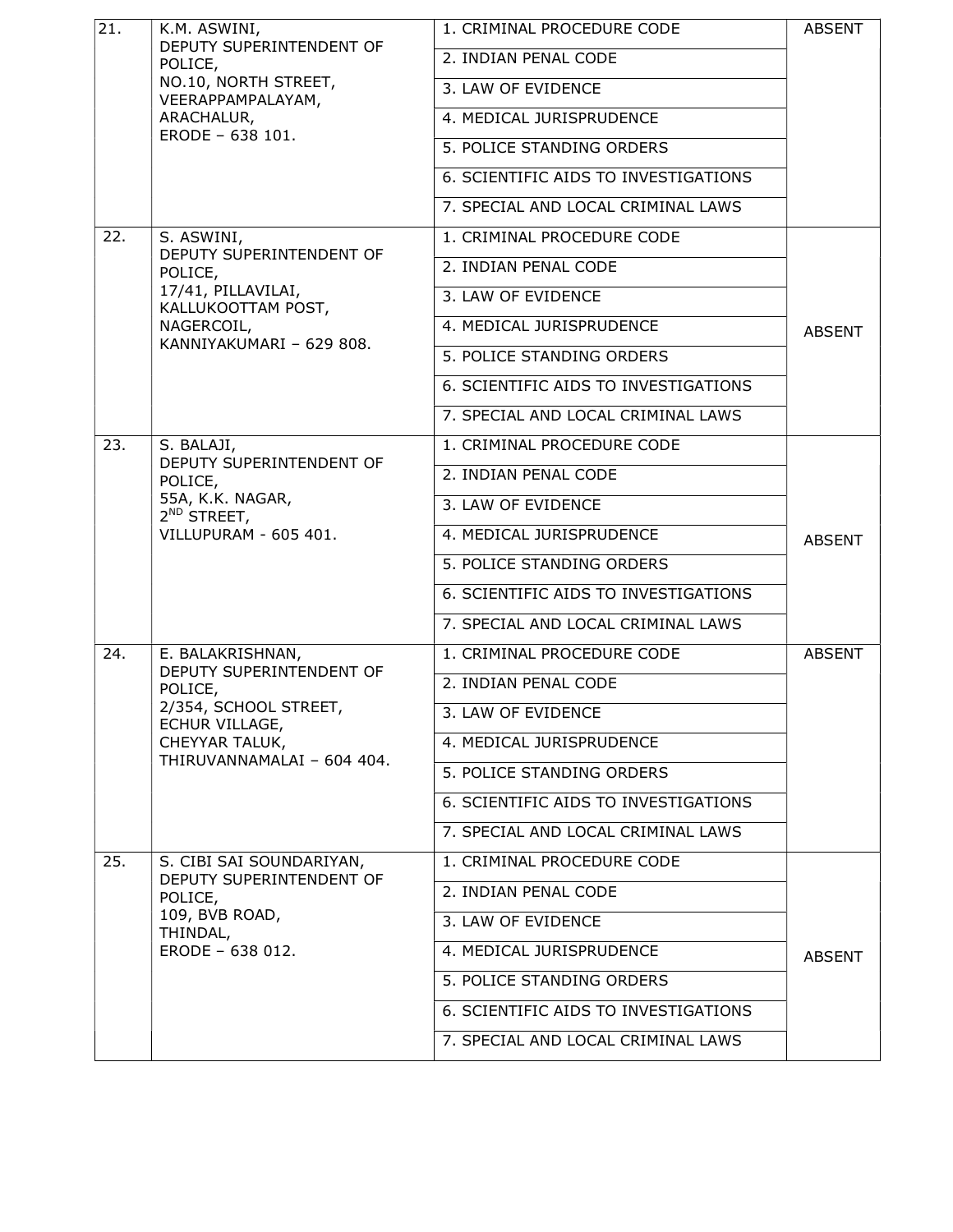| 26. | S. DEEPAKRAJINI,<br>DEPUTY SUPERINTENDENT OF<br>POLICE,<br>281, PERUMAL KOIL STREET,<br>ANGAMBAKKAM VILLAGE,<br>WALAJABAD,<br>KANCHEEPURAM - 631 605. | 1. CRIMINAL PROCEDURE CODE           |               |
|-----|-------------------------------------------------------------------------------------------------------------------------------------------------------|--------------------------------------|---------------|
|     |                                                                                                                                                       | 2. INDIAN PENAL CODE                 |               |
|     |                                                                                                                                                       | 3. LAW OF EVIDENCE                   |               |
|     |                                                                                                                                                       | 4. MEDICAL JURISPRUDENCE             | <b>ABSENT</b> |
|     |                                                                                                                                                       | 5. POLICE STANDING ORDERS            |               |
|     |                                                                                                                                                       | 6. SCIENTIFIC AIDS TO INVESTIGATIONS |               |
|     |                                                                                                                                                       | 7. SPECIAL AND LOCAL CRIMINAL LAWS   |               |
| 27. | N. DEEPASUJITHA,                                                                                                                                      | 1. CRIMINAL PROCEDURE CODE           |               |
|     | DEPUTY SUPERINTENDENT OF<br>POLICE,                                                                                                                   | 2. INDIAN PENAL CODE                 |               |
|     | 6/565, INDHIRA GANDHI STREET,<br>LAKSHMI NAGAR,                                                                                                       | 3. LAW OF EVIDENCE                   |               |
|     | OPP. TNSTC BUS DEPOT,<br>VIRUDHUNAGAR - 626 001.                                                                                                      | 4. MEDICAL JURISPRUDENCE             | <b>ABSENT</b> |
|     |                                                                                                                                                       | 5. POLICE STANDING ORDERS            |               |
|     |                                                                                                                                                       | 6. SCIENTIFIC AIDS TO INVESTIGATIONS |               |
|     |                                                                                                                                                       | 7. SPECIAL AND LOCAL CRIMINAL LAWS   |               |
| 28. | S. DHANANJEYAN,                                                                                                                                       | 1. CRIMINAL PROCEDURE CODE           |               |
|     | DEPUTY SUPERINTENDENT OF<br>POLICE,<br>NO.111, NETAJI STREET,<br>SILLAMARATHUPATTY,<br>BODINAYAKANUR,<br>THENI - 625 528.                             | 2. INDIAN PENAL CODE                 |               |
|     |                                                                                                                                                       | 3. LAW OF EVIDENCE                   | <b>ABSENT</b> |
|     |                                                                                                                                                       | 4. MEDICAL JURISPRUDENCE             |               |
|     |                                                                                                                                                       | 5. POLICE STANDING ORDERS            |               |
|     |                                                                                                                                                       | 6. SCIENTIFIC AIDS TO INVESTIGATIONS |               |
|     |                                                                                                                                                       | 7. SPECIAL AND LOCAL CRIMINAL LAWS   |               |
| 29. | M.A. DHIVYA,<br>DEPUTY SUPERINTENDENT OF                                                                                                              | 1. CRIMINAL PROCEDURE CODE           |               |
|     | POLICE,                                                                                                                                               | 2. INDIAN PENAL CODE                 |               |
|     | 4A/931, MANTHARADI STREET,<br>KARANTHAI,                                                                                                              | 3. LAW OF EVIDENCE                   |               |
|     | THANJAVUR - 613 002.                                                                                                                                  | 4. MEDICAL JURISPRUDENCE             | <b>ABSENT</b> |
|     |                                                                                                                                                       | 5. POLICE STANDING ORDERS            |               |
|     |                                                                                                                                                       | 6. SCIENTIFIC AIDS TO INVESTIGATIONS |               |
|     |                                                                                                                                                       | 7. SPECIAL AND LOCAL CRIMINAL LAWS   |               |
| 30. | M. DURGADEVI,                                                                                                                                         | 1. CRIMINAL PROCEDURE CODE           |               |
|     | DEPUTY SUPERINTENDENT OF<br>POLICE,                                                                                                                   | 2. INDIAN PENAL CODE                 |               |
|     | 3/156, NORTH STREET,<br>PERUMALKULAM,<br>SATHANKULAM,                                                                                                 | 3. LAW OF EVIDENCE                   | <b>ABSENT</b> |
|     |                                                                                                                                                       | 4. MEDICAL JURISPRUDENCE             |               |
|     | THOOTHUKUDI - 628 613.                                                                                                                                | 5. POLICE STANDING ORDERS            |               |
|     |                                                                                                                                                       | 6. SCIENTIFIC AIDS TO INVESTIGATIONS |               |
|     |                                                                                                                                                       | 7. SPECIAL AND LOCAL CRIMINAL LAWS   |               |
|     |                                                                                                                                                       |                                      |               |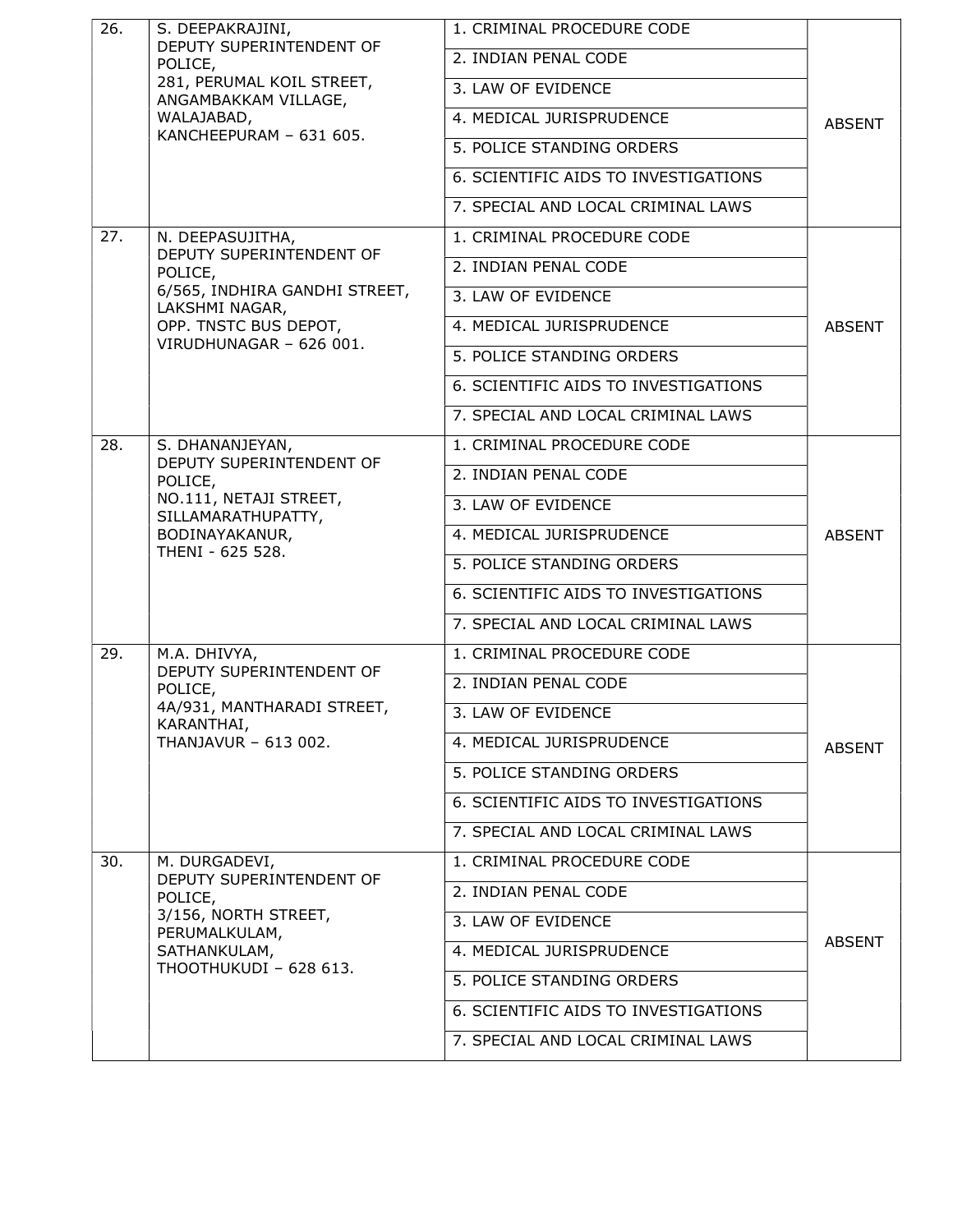| 31. | D. ELAKIYAA,<br>DEPUTY SUPERINTENDENT OF                | 1. CRIMINAL PROCEDURE CODE           |               |
|-----|---------------------------------------------------------|--------------------------------------|---------------|
|     | POLICE,                                                 | 2. INDIAN PENAL CODE                 |               |
|     | 1/60, CHINNA AYYAMPALAYAM,<br>NALLIPALAYAM,             | 3. LAW OF EVIDENCE                   |               |
|     | NAMAKKAL - 637 003.                                     | 4. MEDICAL JURISPRUDENCE             |               |
|     |                                                         | 5. POLICE STANDING ORDERS            | <b>ABSENT</b> |
|     |                                                         | 6. SCIENTIFIC AIDS TO INVESTIGATIONS |               |
|     |                                                         | 7. SPECIAL AND LOCAL CRIMINAL LAWS   |               |
| 32. | D. ELAKKIYA,                                            | 1. CRIMINAL PROCEDURE CODE           |               |
|     | DEPUTY SUPERINTENDENT OF<br>POLICE,                     | 2. INDIAN PENAL CODE                 |               |
|     | NO.223, LIG PHASE 2,<br>TAMILNADU HOUSING BOARD,        | 3. LAW OF EVIDENCE                   |               |
|     | <b>TIRUPATHUR - 635 601.</b>                            | 4. MEDICAL JURISPRUDENCE             | <b>ABSENT</b> |
|     |                                                         | 5. POLICE STANDING ORDERS            |               |
|     |                                                         | 6. SCIENTIFIC AIDS TO INVESTIGATIONS |               |
|     |                                                         | 7. SPECIAL AND LOCAL CRIMINAL LAWS   |               |
| 33. | P.M. EMAYAVARAMBAN,                                     | 1. CRIMINAL PROCEDURE CODE           |               |
|     | DEPUTY SUPERINTENDENT OF<br>POLICE,                     | 2. INDIAN PENAL CODE                 |               |
|     | NO.32, BHARATI 3RD CROSS STREET,<br>NRT NAGAR,          | 3. LAW OF EVIDENCE                   | <b>ABSENT</b> |
|     | FOREST ROAD,                                            | 4. MEDICAL JURISPRUDENCE             |               |
|     | THENI - 625 531.                                        | 5. POLICE STANDING ORDERS            |               |
|     |                                                         | 6. SCIENTIFIC AIDS TO INVESTIGATIONS |               |
|     |                                                         | 7. SPECIAL AND LOCAL CRIMINAL LAWS   |               |
| 34. | P. FASINA BEEVI,                                        | 1. CRIMINAL PROCEDURE CODE           |               |
|     | DEPUTY SUPERINTENDENT OF<br>POLICE,                     | 2. INDIAN PENAL CODE                 |               |
|     | 9/484, E.B. OPPOSITE,<br>THALAIYUTHU SANKAR NAGAR POST, | 3. LAW OF EVIDENCE                   |               |
|     | TIRUNELVELI - 627 357.                                  | 4. MEDICAL JURISPRUDENCE             | <b>ABSENT</b> |
|     |                                                         | 5. POLICE STANDING ORDERS            |               |
|     |                                                         | 6. SCIENTIFIC AIDS TO INVESTIGATIONS |               |
|     |                                                         | 7. SPECIAL AND LOCAL CRIMINAL LAWS   |               |
| 35. | K. GANESH KUMAR,                                        | 1. CRIMINAL PROCEDURE CODE           |               |
|     | DEPUTY SUPERINTENDENT OF<br>POLICE,                     | 2. INDIAN PENAL CODE                 |               |
|     | 12, 4 <sup>TH</sup> CROSS STREET,<br>LALBHADHUR NAGAR,  | 3. LAW OF EVIDENCE                   |               |
|     | MAYILADUTHURAI - 609 001.                               | 4. MEDICAL JURISPRUDENCE             | <b>ABSENT</b> |
|     |                                                         | 5. POLICE STANDING ORDERS            |               |
|     |                                                         | 6. SCIENTIFIC AIDS TO INVESTIGATIONS |               |
|     |                                                         | 7. SPECIAL AND LOCAL CRIMINAL LAWS   |               |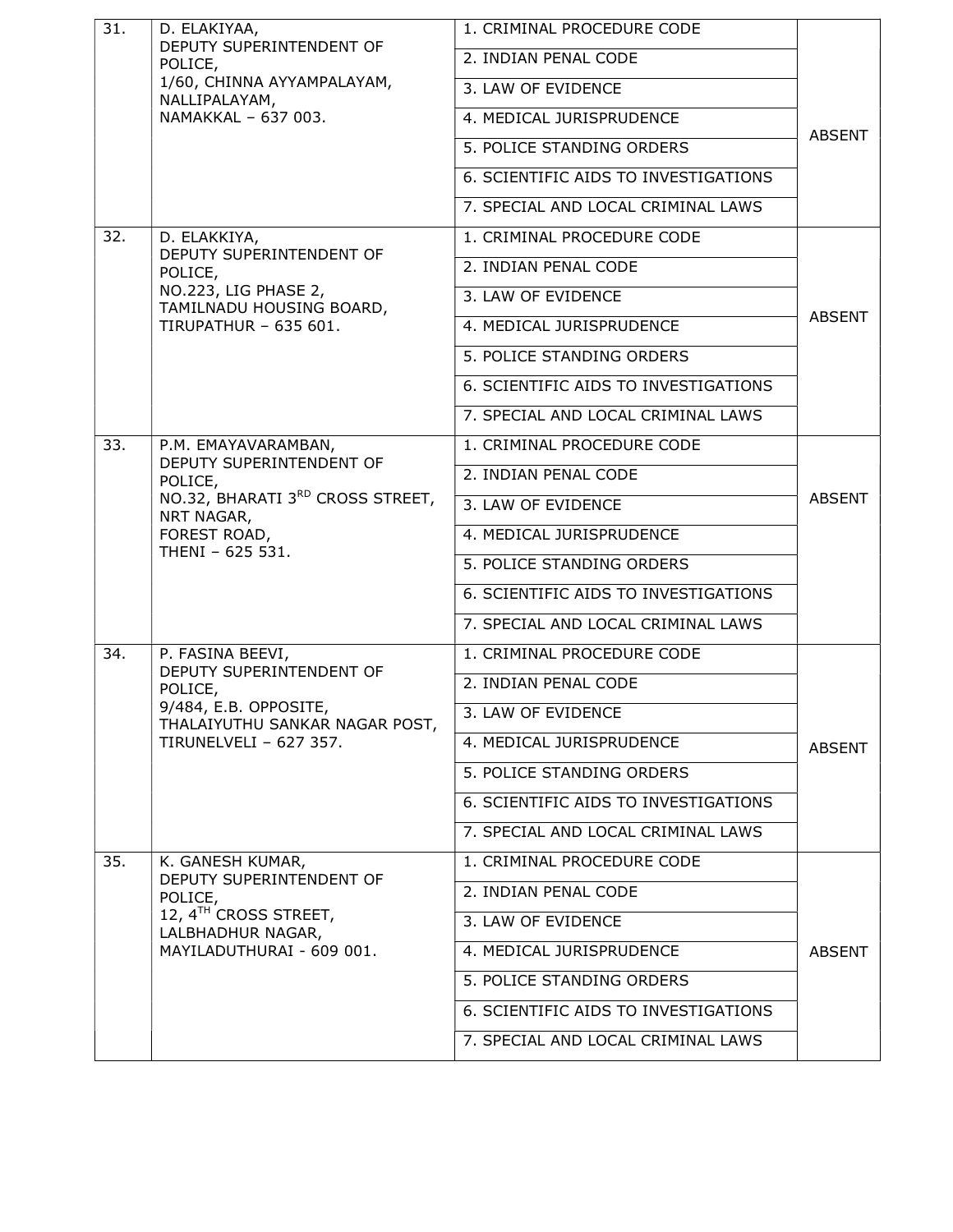| 36. | E. GAYATHRI,                                                          | 1. CRIMINAL PROCEDURE CODE           |               |
|-----|-----------------------------------------------------------------------|--------------------------------------|---------------|
|     | DEPUTY SUPERINTENDENT OF POLICE,<br>3191, NEAR TO VETERINARY HOSPITAL | 2. INDIAN PENAL CODE                 |               |
|     | KALAIYARKOIL,<br>SIVAGANGAI - 630 551.                                | 3. LAW OF EVIDENCE                   |               |
|     |                                                                       | 4. MEDICAL JURISPRUDENCE             | <b>ABSENT</b> |
|     |                                                                       | 5. POLICE STANDING ORDERS            |               |
|     |                                                                       | 6. SCIENTIFIC AIDS TO INVESTIGATIONS |               |
|     |                                                                       | 7. SPECIAL AND LOCAL CRIMINAL LAWS   |               |
| 37. | M. GAYATHRI,                                                          | 1. CRIMINAL PROCEDURE CODE           |               |
|     | DEPUTY SUPERINTENDENT OF POLICE,<br>V8, S.I. QUARTERS,                | 2. INDIAN PENAL CODE                 |               |
|     | LOTUS GARDEN,<br>KILPAUK,                                             | 3. LAW OF EVIDENCE                   |               |
|     | CHENNAI - 600 010.                                                    | 4. MEDICAL JURISPRUDENCE             | <b>ABSENT</b> |
|     |                                                                       | 5. POLICE STANDING ORDERS            |               |
|     |                                                                       | 6. SCIENTIFIC AIDS TO INVESTIGATIONS |               |
|     |                                                                       | 7. SPECIAL AND LOCAL CRIMINAL LAWS   |               |
| 38. | T. GEETHA,                                                            | 1. CRIMINAL PROCEDURE CODE           |               |
|     | DEPUTY SUPERINTENDENT OF POLICE,<br>NO.22, SECOND CROSS STREET,       | 2. INDIAN PENAL CODE                 |               |
|     | EAST CIT NAGAR,<br>NANDANAM,                                          | 3. LAW OF EVIDENCE                   |               |
|     | CHENNAI - 600 035.                                                    | 4. MEDICAL JURISPRUDENCE             | <b>ABSENT</b> |
|     |                                                                       | 5. POLICE STANDING ORDERS            |               |
|     |                                                                       | 6. SCIENTIFIC AIDS TO INVESTIGATIONS |               |
|     |                                                                       | 7. SPECIAL AND LOCAL CRIMINAL LAWS   |               |
| 39. | R.V. GOWTHAM,                                                         | 1. CRIMINAL PROCEDURE CODE           |               |
|     | DEPUTY SUPERINTENDENT OF POLICE,<br>196/A 1 SUNDAR NAGAR,             | 2. INDIAN PENAL CODE                 |               |
|     | SECOND STREET,<br>THIRUNAGAR,                                         | 3. LAW OF EVIDENCE                   |               |
|     | MADURAI - 625 006.                                                    | 4. MEDICAL JURISPRUDENCE             | <b>ABSENT</b> |
|     |                                                                       | 5. POLICE STANDING ORDERS            |               |
|     |                                                                       | 6. SCIENTIFIC AIDS TO INVESTIGATIONS |               |
|     |                                                                       | 7. SPECIAL AND LOCAL CRIMINAL LAWS   |               |
| 40. | Y. JAFFAR SIDDIK,                                                     | 1. CRIMINAL PROCEDURE CODE           |               |
|     | DEPUTY SUPERINTENDENT OF POLICE,<br>3/232, ARS NAGAR,                 | 2. INDIAN PENAL CODE                 |               |
|     | KAVERIPATTINAM,<br>KRISHNAGIRI - 635 112.                             | 3. LAW OF EVIDENCE                   |               |
|     |                                                                       | 4. MEDICAL JURISPRUDENCE             | <b>ABSENT</b> |
|     |                                                                       | 5. POLICE STANDING ORDERS            |               |
|     |                                                                       | 6. SCIENTIFIC AIDS TO INVESTIGATIONS |               |
|     |                                                                       | 7. SPECIAL AND LOCAL CRIMINAL LAWS   |               |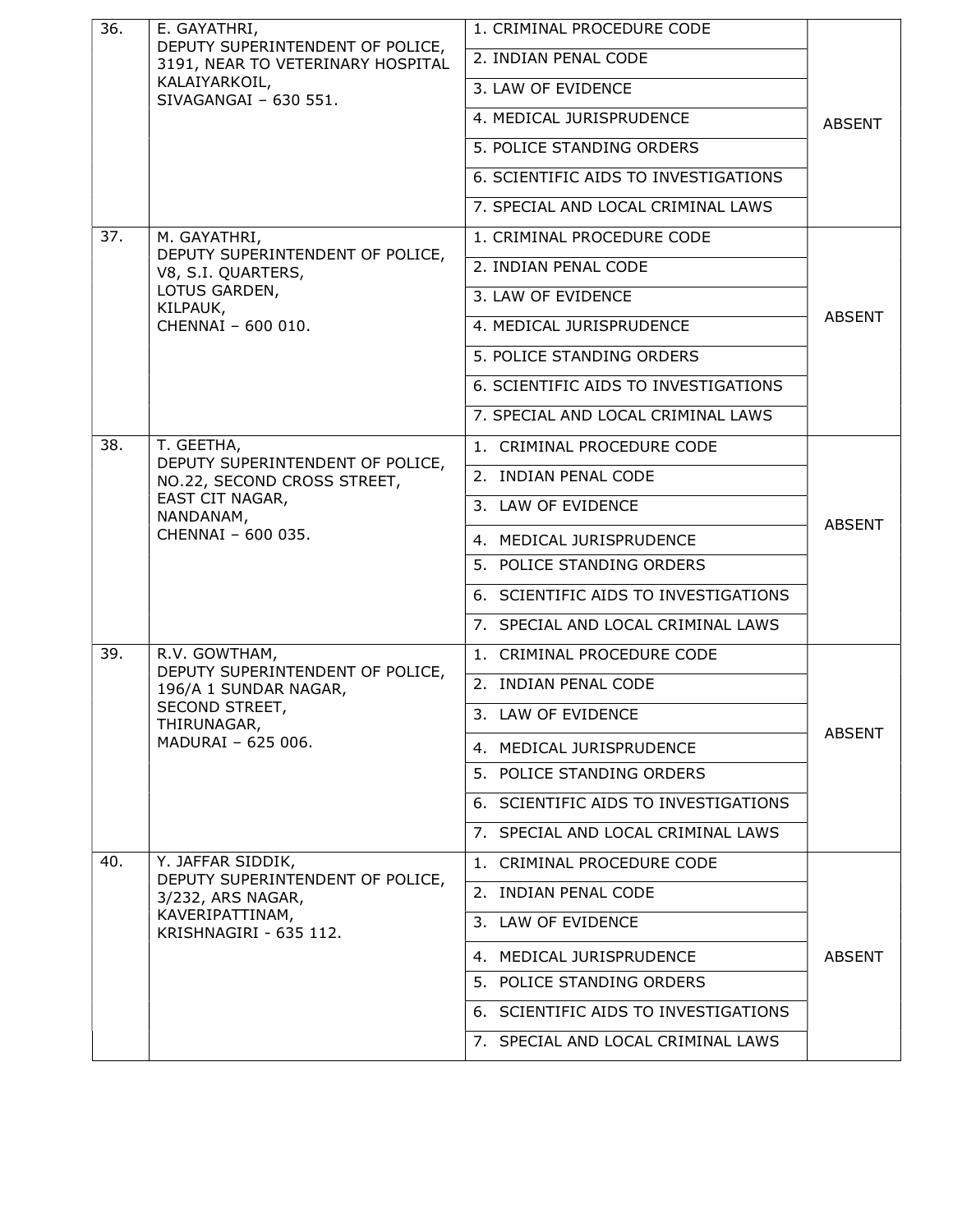| 41.                      | V. JAGANATHAN,<br>DEPUTY SUPERINTENDENT OF               | 1. MEDICAL JURISPRUDENCE             |               |
|--------------------------|----------------------------------------------------------|--------------------------------------|---------------|
|                          | POLICE,                                                  | 2. INDIAN PENAL CODE                 |               |
|                          | NO.300, RAJA STREET,<br>WALAJABAD,                       | 3. CRIMINAL PROCEDURE CODE           |               |
|                          | KANCHEEPURAM - 631 605.                                  | 4. POLICE STANDING ORDERS            | <b>ABSENT</b> |
|                          |                                                          | 5. LAW OF EVIDENCE                   |               |
|                          |                                                          | 6. SPECIAL AND LOCAL CRIMINAL LAWS   |               |
|                          |                                                          | 7. SCIENTIFIC AIDS TO INVESTIGATIONS |               |
| 42.                      | M. KALAIARASAN,                                          | 1. CRIMINAL PROCEDURE CODE           |               |
|                          | DEPUTY SUPERINTENDENT OF<br>POLICE,                      | 2. INDIAN PENAL CODE                 |               |
|                          | NO.47, EARIKUALAM,<br>SRINIVASANALLUR POST,              | 3. LAW OF EVIDENCE                   |               |
|                          | THOTTIYAM TALUK,                                         | 4. MEDICAL JURISPRUDENCE             | <b>ABSENT</b> |
|                          | TIRUCHIRAPPALLI - 621 209.                               | 5. POLICE STANDING ORDERS            |               |
|                          |                                                          | 6. SCIENTIFIC AIDS TO INVESTIGATIONS |               |
|                          |                                                          | 7. SPECIAL AND LOCAL CRIMINAL LAWS   |               |
| 43.                      | S. KALPANA,                                              | 1. CRIMINAL PROCEDURE CODE           |               |
| DEPUTY SUPERINTENDENT OF | POLICE,                                                  | 2. INDIAN PENAL CODE                 |               |
|                          | 25D, KAMARAJAPURAM NORTH<br>STREET,                      | 3. LAW OF EVIDENCE                   |               |
|                          | TIRUMANGALAM,                                            | 4. MEDICAL JURISPRUDENCE             | <b>ABSENT</b> |
|                          | MADURAI - 625 706.                                       | 5. POLICE STANDING ORDERS            |               |
|                          |                                                          | 6. SCIENTIFIC AIDS TO INVESTIGATIONS |               |
|                          |                                                          | 7. SPECIAL AND LOCAL CRIMINAL LAWS   |               |
| 44.                      | B. KAMATCHI,                                             | 1. CRIMINAL PROCEDURE CODE           |               |
|                          | DEPUTY SUPERINTENDENT OF<br>POLICE,                      | 2. INDIAN PENAL CODE                 |               |
|                          | KALIYAMMAN KOVIL STREET,<br>RAMAKRISHNAPURAM MALLI POST, | 3. LAW OF EVIDENCE                   |               |
|                          | SRIVILLIPUTHUR,                                          | 4. MEDICAL JURISPRUDENCE             | <b>ABSENT</b> |
|                          | VIRUDHUNAGAR - 626 141.                                  | 5. POLICE STANDING ORDERS            |               |
|                          |                                                          | 6. SCIENTIFIC AIDS TO INVESTIGATIONS |               |
|                          |                                                          | 7. SPECIAL AND LOCAL CRIMINAL LAWS   |               |
| 45.                      | N. KARTHICK,                                             | 1. CRIMINAL PROCEDURE CODE           |               |
|                          | DEPUTY SUPERINTENDENT OF<br>POLICE,                      | 2. INDIAN PENAL CODE                 |               |
|                          | MIG A 140,<br>BRINDHAVAN NAGAR,                          | 3. LAW OF EVIDENCE                   | <b>ABSENT</b> |
|                          | SITRA,                                                   | 4. MEDICAL JURISPRUDENCE             |               |
|                          | COIMBATORE - 641 014.                                    | 5. POLICE STANDING ORDERS            |               |
|                          |                                                          | 6. SCIENTIFIC AIDS TO INVESTIGATIONS |               |
|                          |                                                          | 7. SPECIAL AND LOCAL CRIMINAL LAWS   |               |
|                          |                                                          |                                      |               |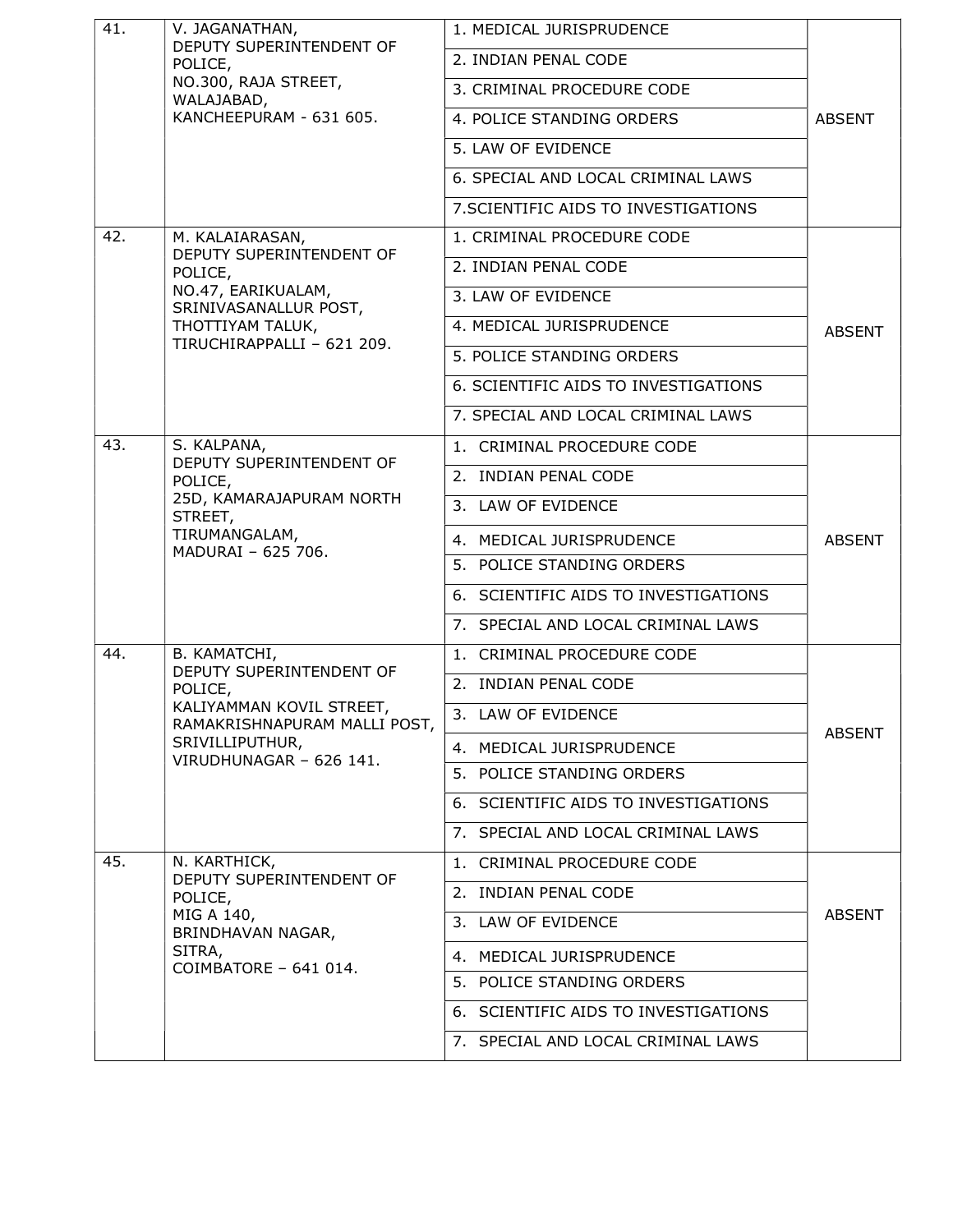| 46. | K.V. KAVYA,                                                                                                                                 | 1. CRIMINAL PROCEDURE CODE           |               |
|-----|---------------------------------------------------------------------------------------------------------------------------------------------|--------------------------------------|---------------|
|     | DEPUTY SUPERINTENDENT OF<br>POLICE,<br>B2, ALSA MAYFAIR,<br>GANAPATHY COLONY MAIN ROAD,                                                     | 2. INDIAN PENAL CODE                 |               |
|     |                                                                                                                                             | 3. LAW OF EVIDENCE                   |               |
|     | 1/10, CENOTAPH SECOND LANE,                                                                                                                 | 4. MEDICAL JURISPRUDENCE             | ABSENT        |
|     | TEYNAMPET,<br>CHENNAI - 600 018.                                                                                                            | 5. POLICE STANDING ORDERS            |               |
|     |                                                                                                                                             | 6. SCIENTIFIC AIDS TO INVESTIGATIONS |               |
|     |                                                                                                                                             | 7. SCIENTIFIC AIDS TO INVESTIGATIONS |               |
| 47. | G. KEERTHIVASAN,<br>DEPUTY SUPERINTENDENT OF                                                                                                | 1. CRIMINAL PROCEDURE CODE           |               |
|     | POLICE,                                                                                                                                     | 2. INDIAN PENAL CODE                 |               |
|     | 37/29, EVEREST COLONY,<br>PARI SALAI                                                                                                        | 3. LAW OF EVIDENCE                   |               |
|     | MOGAPPAIR EAST,<br>CHENNAI - 600 037.                                                                                                       | 4. MEDICAL JURISPRUDENCE             | <b>ABSENT</b> |
|     |                                                                                                                                             | 5. POLICE STANDING ORDERS            |               |
|     |                                                                                                                                             | 6. SCIENTIFIC AIDS TO INVESTIGATIONS |               |
|     |                                                                                                                                             | 7. SPECIAL AND LOCAL CRIMINAL LAWS   |               |
| 48. | K. KRIYASAKTHI,                                                                                                                             | 1. CRIMINAL PROCEDURE CODE           |               |
|     | DEPUTY SUPERINTENDENT OF<br>POLICE,<br>93, ASHOK NAGAR 2,<br>GANDHI NAGAR POST,<br>KURINJIPADI TALUK,<br>VADAKUTHU,<br>CUDDALORE - 607 308. | 2. INDIAN PENAL CODE                 |               |
|     |                                                                                                                                             | 3. LAW OF EVIDENCE                   | <b>ABSENT</b> |
|     |                                                                                                                                             | 4. MEDICAL JURISPRUDENCE             |               |
|     |                                                                                                                                             | 5. POLICE STANDING ORDERS            |               |
|     |                                                                                                                                             | 6. SCIENTIFIC AIDS TO INVESTIGATIONS |               |
|     |                                                                                                                                             | 7. SPECIAL AND LOCAL CRIMINAL LAWS   |               |
| 49. | P. LAKSHMI PRIYA,<br>DEPUTY SUPERINTENDENT OF                                                                                               | 1. CRIMINAL PROCEDURE CODE           |               |
|     | POLICE,<br>NO.7, BINNY NAGAR MAIN ROAD,<br>MADHAVARAM MILK COLONY AND                                                                       | 2. INDIAN PENAL CODE                 |               |
|     |                                                                                                                                             | 3. LAW OF EVIDENCE                   |               |
|     | POST,<br>CHENNAI - 600 051.                                                                                                                 | 4. MEDICAL JURISPRUDENCE             | ABSENT        |
|     |                                                                                                                                             | 5. POLICE STANDING ORDERS            |               |
|     |                                                                                                                                             | 6. SCIENTIFIC AIDS TO INVESTIGATIONS |               |
|     |                                                                                                                                             | 7. SPECIAL AND LOCAL CRIMINAL LAWS   |               |
| 50. | P.N. LOGESHWARAN,                                                                                                                           | 1. CRIMINAL PROCEDURE CODE           |               |
|     | DEPUTY SUPERINTENDENT OF<br>POLICE,<br>538/147 F, ARIYAPALAYAM POST,<br>SOUTH YERIKADU,<br>PN PALAYAM TALUK,<br>SALEM - 636 119.            | 2. INDIAN PENAL CODE                 |               |
|     |                                                                                                                                             | 3. LAW OF EVIDENCE                   |               |
|     |                                                                                                                                             | 4. MEDICAL JURISPRUDENCE             | <b>ABSENT</b> |
|     |                                                                                                                                             | 5. POLICE STANDING ORDERS            |               |
|     |                                                                                                                                             | 6. SCIENTIFIC AIDS TO INVESTIGATIONS |               |
|     |                                                                                                                                             | 7. SPECIAL AND LOCAL CRIMINAL LAWS   |               |
|     |                                                                                                                                             |                                      |               |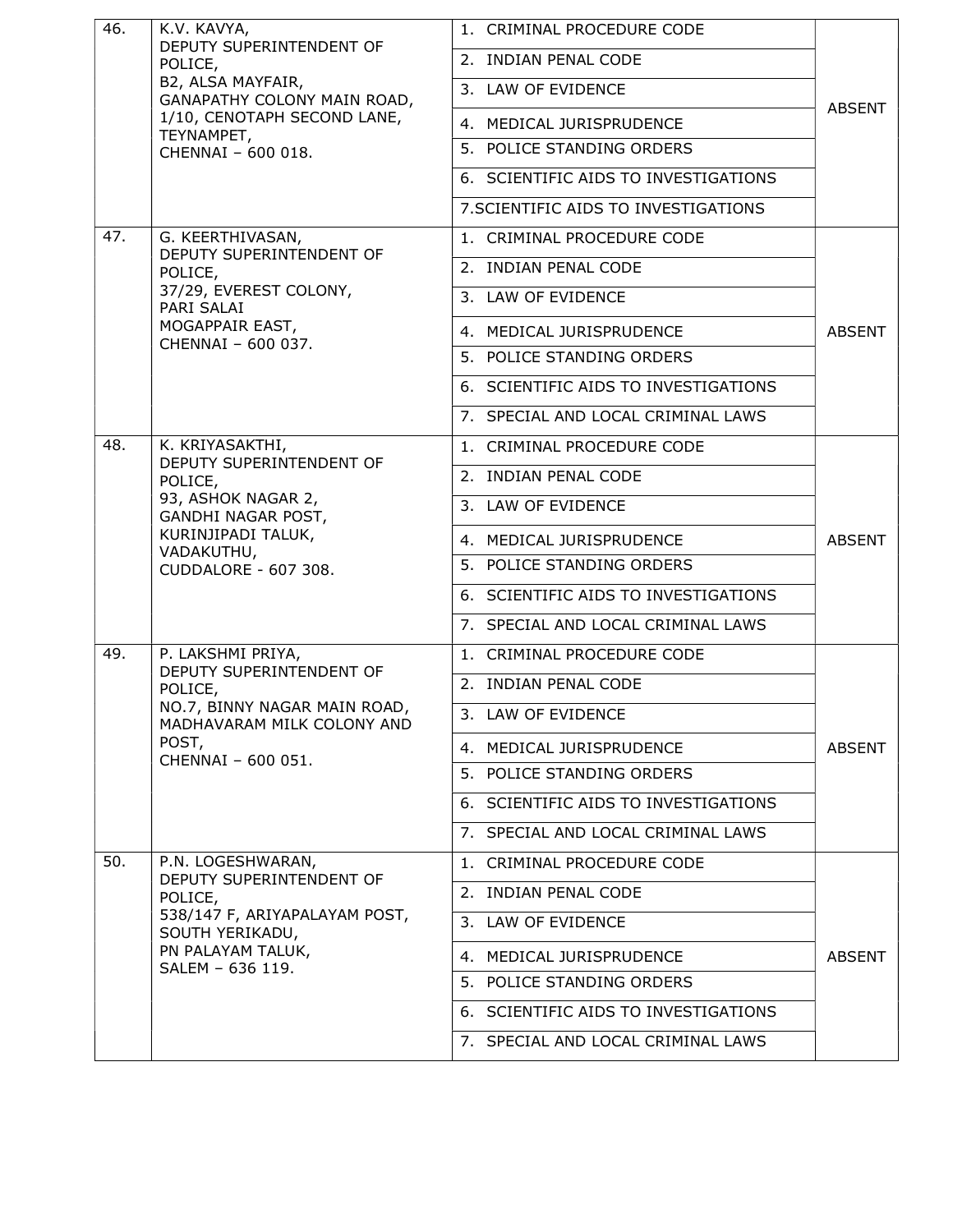| 51. | A. MADHUMATHI,<br>DEPUTY SUPERINTENDENT OF                        | 1. CRIMINAL PROCEDURE CODE           |               |
|-----|-------------------------------------------------------------------|--------------------------------------|---------------|
|     | POLICE,<br>2/122, KARIYA PERUMAL PUDUR,<br>BODINAICKENPATTY POST, | 2. INDIAN PENAL CODE                 |               |
|     |                                                                   | 3. LAW OF EVIDENCE                   |               |
|     | NAMAKKAL - 637 405.                                               | 4. MEDICAL JURISPRUDENCE             | <b>ABSENT</b> |
|     |                                                                   | 5. POLICE STANDING ORDERS            |               |
|     |                                                                   | 6. SCIENTIFIC AIDS TO INVESTIGATIONS |               |
|     |                                                                   | 7. SPECIAL AND LOCAL CRIMINAL LAWS   |               |
| 52. | P. MAHA LAKSHMI,                                                  | 1. CRIMINAL PROCEDURE CODE           |               |
|     | DEPUTY SUPERINTENDENT OF<br>POLICE,                               | 2. INDIAN PENAL CODE                 |               |
|     | 11/5B, PERUMULAI ROAD,<br>TITTAGUDI,                              | 3. LAW OF EVIDENCE                   |               |
|     | CUDDALORE - 606106.                                               | 4. MEDICAL JURISPRUDENCE             | <b>ABSENT</b> |
|     |                                                                   | 5. POLICE STANDING ORDERS            |               |
|     |                                                                   | 6. SCIENTIFIC AIDS TO INVESTIGATIONS |               |
|     |                                                                   | 7. SPECIAL AND LOCAL CRIMINAL LAWS   |               |
| 53. | P. MAHESH KUMAR,                                                  | 1. MEDICAL JURISPRUDENCE             |               |
|     | DEPUTY SUPERINTENDENT OF<br>POLICE,                               | 2. INDIAN PENAL CODE                 |               |
|     | 5, ARASARADI VINAYAGAR KOVIL<br>STREET,                           | 3. CRIMINAL PROCEDURE CODE           |               |
|     | T.N. PUTHUKUDI,                                                   | 4. POLICE STANDING ORDERS            | <b>ABSENT</b> |
|     | PULIANGUDI,<br>TENKASI - 627 855.                                 | 5. LAW OF EVIDENCE                   |               |
|     |                                                                   | 6. SPECIAL AND LOCAL CRIMINAL LAWS   |               |
|     |                                                                   | 7. SCIENTIFIC AIDS TO INVESTIGATIONS |               |
| 54. | A. MANISHA,                                                       | 1. CRIMINAL PROCEDURE CODE           |               |
|     | DEPUTY SUPERINTENDENT OF<br>POLICE,                               | 2. INDIAN PENAL CODE                 |               |
|     | NO.32 B, 8 <sup>TH</sup> STREET,<br>KOVALAN NAGAR,                | 3. LAW OF EVIDENCE                   |               |
|     | MADURAI - 625 003.                                                | 4. MEDICAL JURISPRUDENCE             | <b>ABSENT</b> |
|     |                                                                   | 5. POLICE STANDING ORDERS            |               |
|     |                                                                   | 6. SCIENTIFIC AIDS TO INVESTIGATIONS |               |
|     |                                                                   | 7. SPECIAL AND LOCAL CRIMINAL LAWS   |               |
| 55. | E. MANOJKUMAR,                                                    | 1. CRIMINAL PROCEDURE CODE           |               |
|     | DEPUTY SUPERINTENDENT OF<br>POLICE,                               | 2. INDIAN PENAL CODE                 |               |
|     | 1050, PERIYAR NAGAR,<br>RAJAGOPALAPURAM,                          | 3. LAW OF EVIDENCE                   |               |
|     | PUDUKOTTAI - 622 003.                                             | 4. MEDICAL JURISPRUDENCE             | <b>ABSENT</b> |
|     |                                                                   | 5. POLICE STANDING ORDERS            |               |
|     |                                                                   | 6. SCIENTIFIC AIDS TO INVESTIGATIONS |               |
|     |                                                                   | 7. SPECIAL AND LOCAL CRIMINAL LAWS   |               |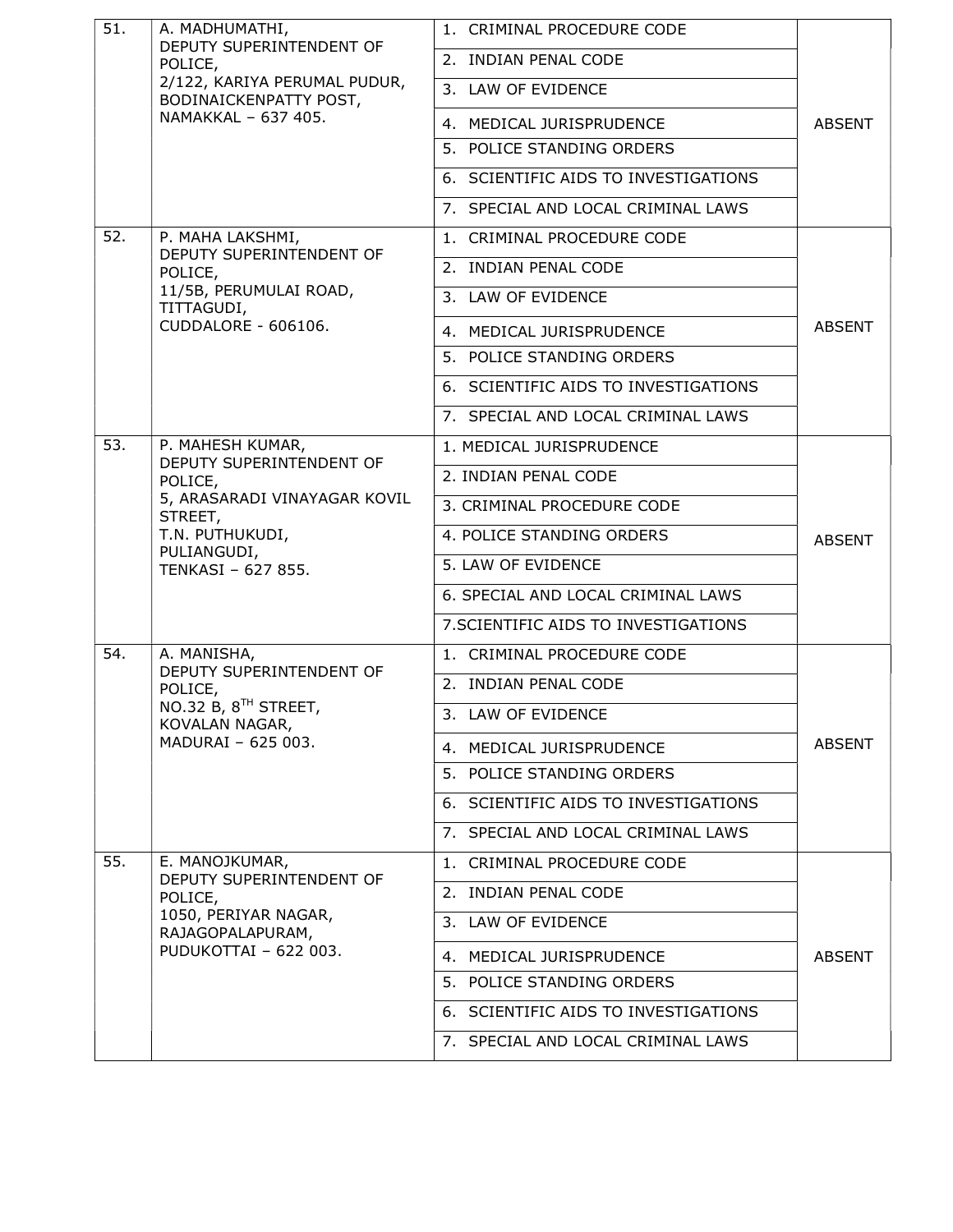| 56. | V. MANOJ KUMAR,                                                                                                    | 1. CRIMINAL PROCEDURE CODE           |               |
|-----|--------------------------------------------------------------------------------------------------------------------|--------------------------------------|---------------|
|     | DEPUTY SUPERINTENDENT OF POLICE,<br>413/1, MGR EAST STREET,<br>VIJAYAMANAGARAM,<br>VIRUDHACHALAM,                  | 2. INDIAN PENAL CODE                 |               |
|     |                                                                                                                    | 3. LAW OF EVIDENCE                   |               |
|     | CUDDALORE - 606 104.                                                                                               | 4. MEDICAL JURISPRUDENCE             | <b>ABSENT</b> |
|     |                                                                                                                    | 5. POLICE STANDING ORDERS            |               |
|     |                                                                                                                    | 6. SCIENTIFIC AIDS TO INVESTIGATIONS |               |
|     |                                                                                                                    | 7. SPECIAL AND LOCAL CRIMINAL LAWS   |               |
| 57. | M. MAYAVAN,                                                                                                        | 1. CRIMINAL PROCEDURE CODE           |               |
|     | DEPUTY SUPERINTENDENT OF POLICE,<br>1/1 C5E NORTH STREET,                                                          | 2. INDIAN PENAL CODE                 |               |
|     | SANNASINALLUR,<br>SENDURAI,                                                                                        | 3. LAW OF EVIDENCE                   |               |
|     | ARIYALUR - 621 730.                                                                                                | 4. MEDICAL JURISPRUDENCE             | <b>ABSENT</b> |
|     |                                                                                                                    | 5. POLICE STANDING ORDERS            |               |
|     |                                                                                                                    | 6. SCIENTIFIC AIDS TO INVESTIGATIONS |               |
|     |                                                                                                                    | 7. SPECIAL AND LOCAL CRIMINAL LAWS   |               |
| 58. | P. MITHRAN,                                                                                                        | 1. CRIMINAL PROCEDURE CODE           |               |
|     | DEPUTY SUPERINTENDENT OF POLICE,<br>C 2/3, TAISHA COMPLEX,<br>NATESAN NAGAR,<br>VIRUGAMBAKKAM,<br>CHENNAI -600092. | 2. INDIAN PENAL CODE                 |               |
|     |                                                                                                                    | 3. LAW OF EVIDENCE                   |               |
|     |                                                                                                                    | 4. MEDICAL JURISPRUDENCE             | <b>ABSENT</b> |
|     |                                                                                                                    | 5. POLICE STANDING ORDERS            |               |
|     |                                                                                                                    | 6. SCIENTIFIC AIDS TO INVESTIGATIONS |               |
|     |                                                                                                                    | 7. SPECIAL AND LOCAL CRIMINAL LAWS   |               |
| 59. | T. NAMASIVAYAM,                                                                                                    | 1. CRIMINAL PROCEDURE CODE           |               |
|     | DEPUTY SUPERINTENDENT OF POLICE,<br>87/3, GANDHI STREET,<br>SELLUR,<br>MADURAI - 625 002.                          | 2. INDIAN PENAL CODE                 |               |
|     |                                                                                                                    | 3. LAW OF EVIDENCE                   |               |
|     |                                                                                                                    | 4. MEDICAL JURISPRUDENCE             | <b>ABSENT</b> |
|     |                                                                                                                    | 5. POLICE STANDING ORDERS            |               |
|     |                                                                                                                    | 6. SCIENTIFIC AIDS TO INVESTIGATIONS |               |
|     |                                                                                                                    | 7. SPECIAL AND LOCAL CRIMINAL LAWS   |               |
| 60. | M. NANDHINI,                                                                                                       | 1. CRIMINAL PROCEDURE CODE           |               |
|     | DEPUTY SUPERINTENDENT OF POLICE,<br>4/43, THIRUVALLUVAR STREET,                                                    | 2. INDIAN PENAL CODE                 |               |
|     | MANIMANGALAM,<br>SRIPERUMBUDUR TALUK,                                                                              | 3. LAW OF EVIDENCE                   |               |
|     | KANCHEEPURAM - 601 301.                                                                                            | 4. MEDICAL JURISPRUDENCE             | <b>ABSENT</b> |
|     |                                                                                                                    | 5. POLICE STANDING ORDERS            |               |
|     |                                                                                                                    | 6. SCIENTIFIC AIDS TO INVESTIGATIONS |               |
|     |                                                                                                                    | 7. SPECIAL AND LOCAL CRIMINAL LAWS   |               |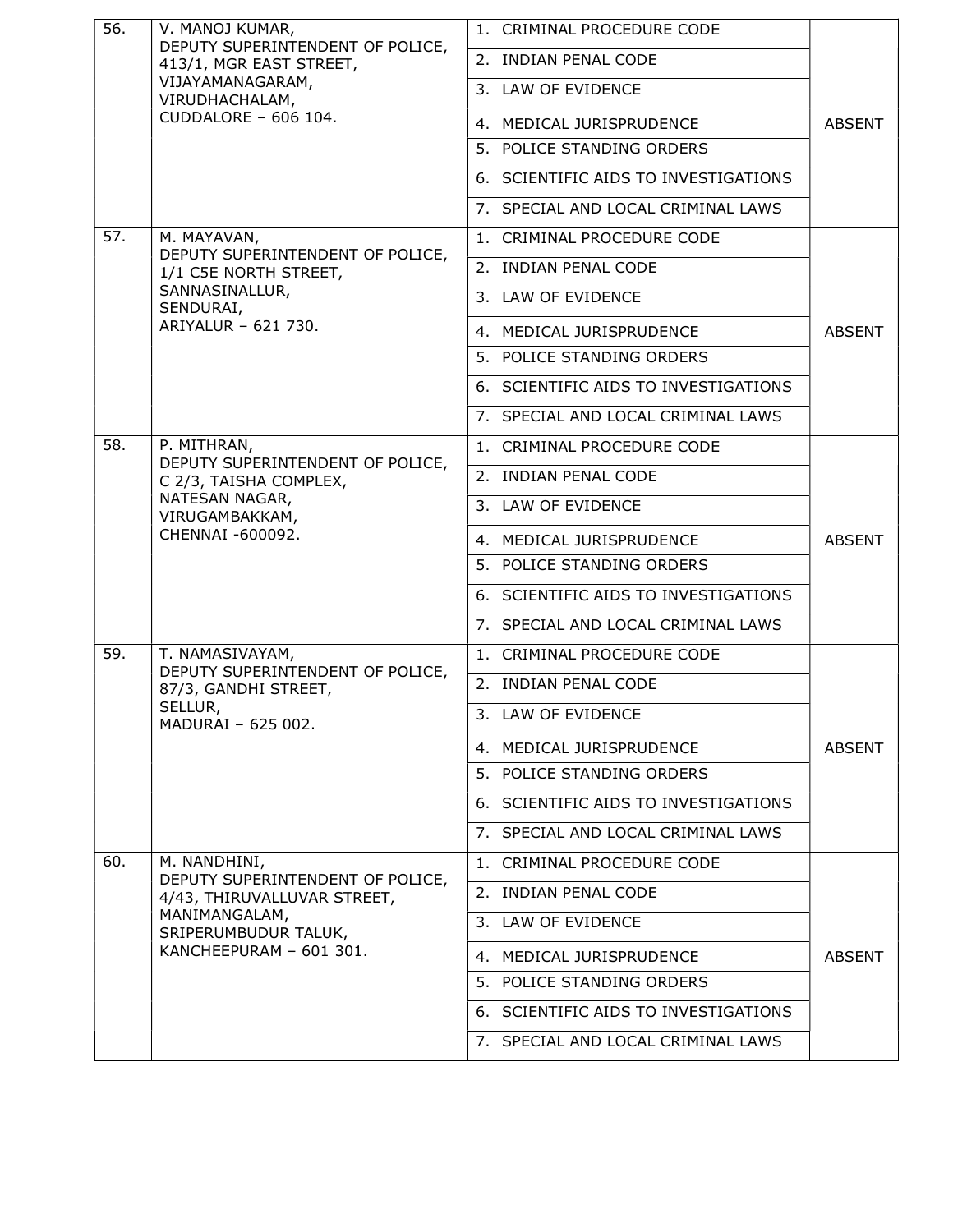| 61. | P. NIRESH,<br>DEPUTY SUPERINTENDENT OF                                                     | 1. CRIMINAL PROCEDURE CODE           |               |
|-----|--------------------------------------------------------------------------------------------|--------------------------------------|---------------|
|     | POLICE,<br>SRI DURAI TEXTILES,<br>BAZAAR STREET BELUR,                                     | 2. INDIAN PENAL CODE                 |               |
|     |                                                                                            | 3. LAW OF EVIDENCE                   |               |
|     | VALAPADY,<br>SALEM - 636 104.                                                              | 4. MEDICAL JURISPRUDENCE             | ABSENT        |
|     |                                                                                            | 5. POLICE STANDING ORDERS            |               |
|     |                                                                                            | 6. SCIENTIFIC AIDS TO INVESTIGATIONS |               |
|     |                                                                                            | 7. SPECIAL AND LOCAL CRIMINAL LAWS   |               |
| 62. | S. NITHYA,                                                                                 | 1. CRIMINAL PROCEDURE CODE           |               |
|     | DEPUTY SUPERINTENDENT OF<br>POLICE,                                                        | 2. INDIAN PENAL CODE                 |               |
|     | 31, GOWTHAMAR STREET,<br>SIVAGANGA,                                                        | 3. LAW OF EVIDENCE                   |               |
|     | SIVAGANGAI - 630 561.                                                                      | 4. MEDICAL JURISPRUDENCE             | <b>ABSENT</b> |
|     |                                                                                            | 5. POLICE STANDING ORDERS            |               |
|     |                                                                                            | 6. SCIENTIFIC AIDS TO INVESTIGATIONS |               |
|     |                                                                                            | 7. SPECIAL AND LOCAL CRIMINAL LAWS   |               |
| 63. | R. NIVETHA LAKSHMI,                                                                        | 1. CRIMINAL PROCEDURE CODE           |               |
|     | DEPUTY SUPERINTENDENT OF<br>POLICE,<br>1/27, NORTH STREET,<br>E.T. REDDIAPATTI,            | 2. INDIAN PENAL CODE                 |               |
|     |                                                                                            | 3. LAW OF EVIDENCE                   |               |
|     | SIVAKASI,                                                                                  | 4. MEDICAL JURISPRUDENCE             | <b>ABSENT</b> |
|     | VIRUDHUNAGAR - 626 131.                                                                    | 5. POLICE STANDING ORDERS            |               |
|     |                                                                                            | 6. SCIENTIFIC AIDS TO INVESTIGATIONS |               |
|     |                                                                                            | 7. SPECIAL AND LOCAL CRIMINAL LAWS   |               |
| 64. | G. PARTHIBAN,                                                                              | 1. CRIMINAL PROCEDURE CODE           |               |
|     | DEPUTY SUPERINTENDENT OF<br>POLICE,                                                        | 2. INDIAN PENAL CODE                 |               |
|     | 216 B, KAMARAJAR SALAI,<br>AVT PANTHAL 1ST STREET,<br>MADURAI SOUTH,<br>MADURAI - 625 009. | 3. LAW OF EVIDENCE                   |               |
|     |                                                                                            | 4. MEDICAL JURISPRUDENCE             | <b>ABSENT</b> |
|     |                                                                                            | 5. POLICE STANDING ORDERS            |               |
|     |                                                                                            | 6. SCIENTIFIC AIDS TO INVESTIGATIONS |               |
|     |                                                                                            | 7. SPECIAL AND LOCAL CRIMINAL LAWS   |               |
| 65. | G. PARTHIBAN,<br>DEPUTY SUPERINTENDENT OF                                                  | 1. CRIMINAL PROCEDURE CODE           |               |
|     | POLICE,                                                                                    | 2. INDIAN PENAL CODE                 |               |
|     | 3, HL GOKULA ILLAM,<br>BALAJI NAGAR FIRST STREET,                                          | 3. LAW OF EVIDENCE                   |               |
|     | KORATTUR,<br>CHENNAI - 600 076.                                                            | 4. MEDICAL JURISPRUDENCE             | <b>ABSENT</b> |
|     |                                                                                            | 5. POLICE STANDING ORDERS            |               |
|     |                                                                                            | 6. SCIENTIFIC AIDS TO INVESTIGATIONS |               |
|     |                                                                                            | 7. SPECIAL AND LOCAL CRIMINAL LAWS   |               |
|     |                                                                                            |                                      |               |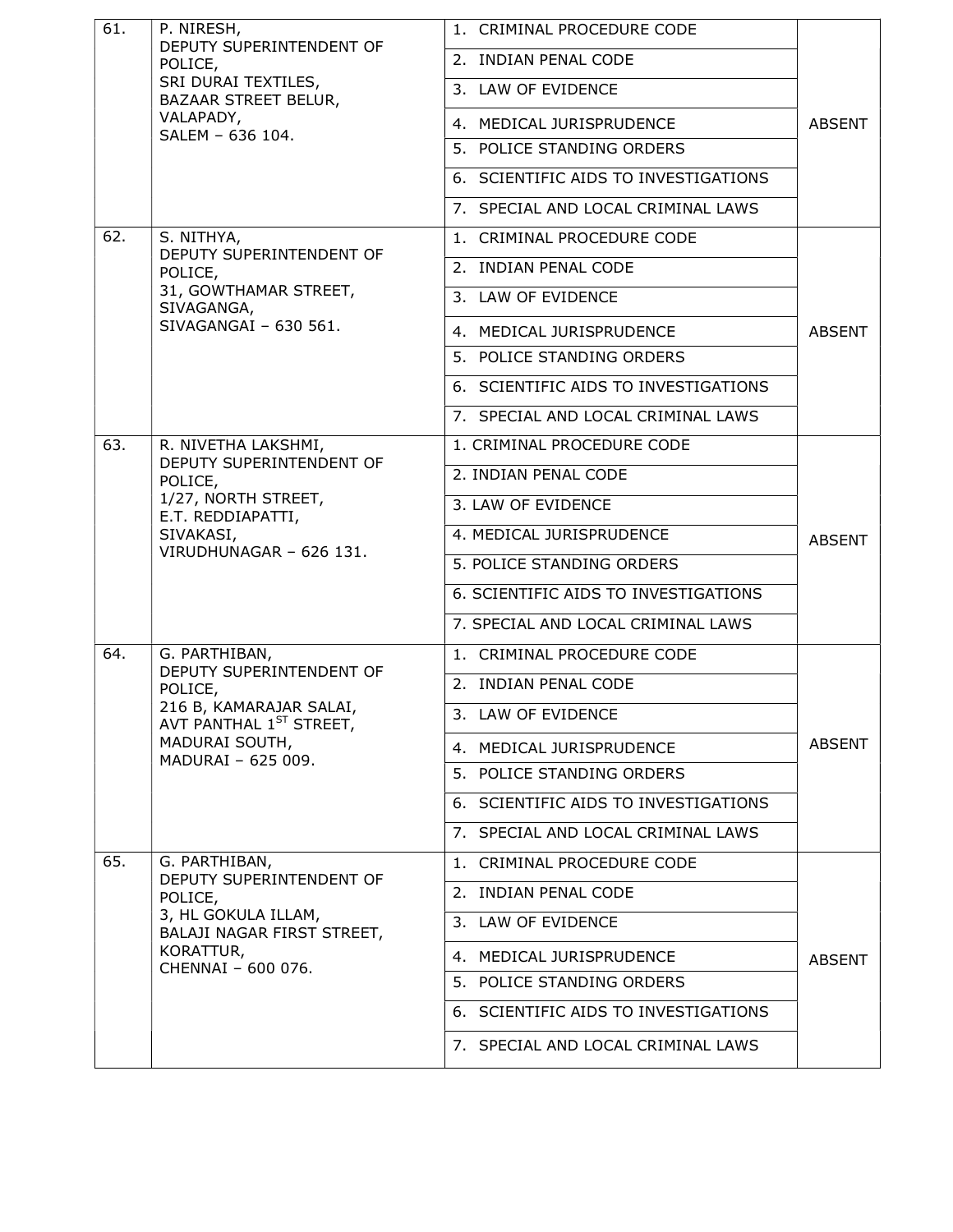| 66. | S. PAVITHRA,                                                                                                   | 1. CRIMINAL PROCEDURE CODE           |               |
|-----|----------------------------------------------------------------------------------------------------------------|--------------------------------------|---------------|
|     | DEPUTY SUPERINTENDENT OF POLICE,<br>9/1, 119 SUBRAMANIA NAGAR,<br>PUDUSAMPALLI METTUR DAM,<br>SALEM - 636 403. | 2. INDIAN PENAL CODE                 |               |
|     |                                                                                                                | 3. LAW OF EVIDENCE                   |               |
|     |                                                                                                                | 4. MEDICAL JURISPRUDENCE             | <b>ABSENT</b> |
|     |                                                                                                                | 5. POLICE STANDING ORDERS            |               |
|     |                                                                                                                | 6. SCIENTIFIC AIDS TO INVESTIGATIONS |               |
|     |                                                                                                                | 7. SPECIAL AND LOCAL CRIMINAL LAWS   |               |
| 67. | S. PAVITHRA,                                                                                                   | 1. CRIMINAL PROCEDURE CODE           |               |
|     | DEPUTY SUPERINTENDENT OF POLICE,<br>1/361, MAIN ROAD,                                                          | 2. INDIAN PENAL CODE                 |               |
|     | PUDHUVETTAKKUDI POST,<br>KUNNAM,                                                                               | 3. LAW OF EVIDENCE                   |               |
|     | PERAMBALUR - 621 716.                                                                                          | 4. MEDICAL JURISPRUDENCE             | <b>ABSENT</b> |
|     |                                                                                                                | 5. POLICE STANDING ORDERS            |               |
|     |                                                                                                                | 6. SCIENTIFIC AIDS TO INVESTIGATIONS |               |
|     |                                                                                                                | 7. SPECIAL AND LOCAL CRIMINAL LAWS   |               |
| 68. | M. PRABHU,                                                                                                     | 1. CRIMINAL PROCEDURE CODE           |               |
|     | DEPUTY SUPERINTENDENT OF POLICE,<br>DOOR NO.11, 169 AALUVILAI                                                  | 2. INDIAN PENAL CODE                 |               |
|     | MOOLACHEL MEKKAMANDAPAM POST,<br>KALKULAM,                                                                     | 3. LAW OF EVIDENCE                   |               |
|     | KANNIYAKUMARI - 629 166.                                                                                       | 4. MEDICAL JURISPRUDENCE             | <b>ABSENT</b> |
|     |                                                                                                                | 5. POLICE STANDING ORDERS            |               |
|     |                                                                                                                | 6. SCIENTIFIC AIDS TO INVESTIGATIONS |               |
|     |                                                                                                                | 7. SPECIAL AND LOCAL CRIMINAL LAWS   |               |
| 69. | R. PRADEEP,                                                                                                    | 1. CRIMINAL PROCEDURE CODE           |               |
|     | DEPUTY SUPERINTENDENT OF POLICE,<br>NO.51, SAKUNTHALA NAGAR,                                                   | 2. INDIAN PENAL CODE                 |               |
|     | VILLUPURAM - 605 602.                                                                                          | 3. LAW OF EVIDENCE                   |               |
|     |                                                                                                                | 4. MEDICAL JURISPRUDENCE             | <b>ABSENT</b> |
|     |                                                                                                                | 5. POLICE STANDING ORDERS            |               |
|     |                                                                                                                | 6. SCIENTIFIC AIDS TO INVESTIGATIONS |               |
|     |                                                                                                                | 7. SPECIAL AND LOCAL CRIMINAL LAWS   |               |
| 70. | P.S. PREETHI,                                                                                                  | 1. CRIMINAL PROCEDURE CODE           |               |
|     | DEPUTY SUPERINTENDENT OF POLICE,<br>NEW NO.10, OLD NO.121,                                                     | 2. INDIAN PENAL CODE                 |               |
|     | VANNIAR STREET,<br>CHOOLAIMEDU,                                                                                | 3. LAW OF EVIDENCE                   |               |
|     | CHENNAI - 600 094.                                                                                             | 4. MEDICAL JURISPRUDENCE             | <b>ABSENT</b> |
|     |                                                                                                                | 5. POLICE STANDING ORDERS            |               |
|     |                                                                                                                | 6. SCIENTIFIC AIDS TO INVESTIGATIONS |               |
|     |                                                                                                                | 7. SPECIAL AND LOCAL CRIMINAL LAWS   |               |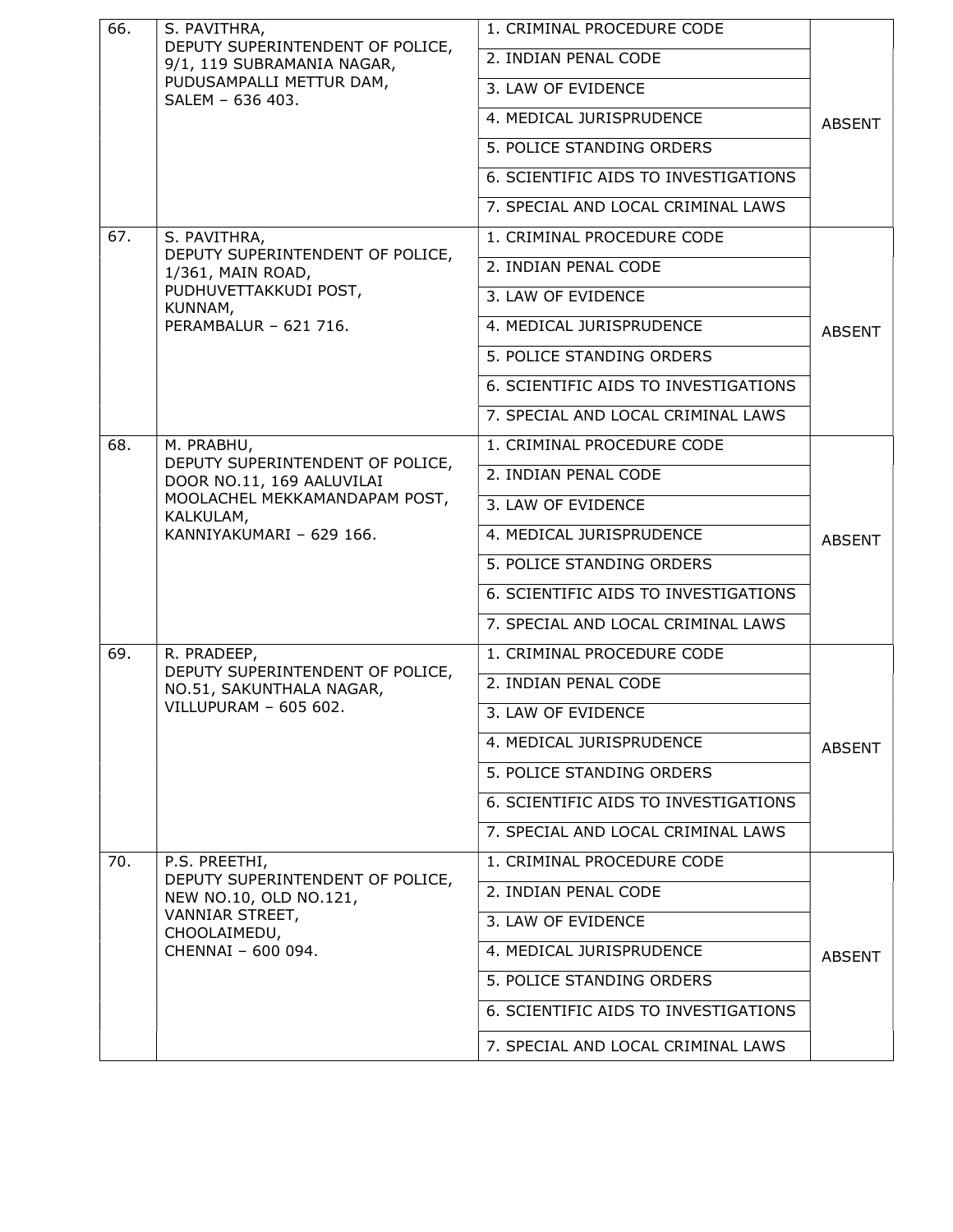| 71. | K. PRITHVIRAJ CHOUHAN,                                                                           | 1. CRIMINAL PROCEDURE CODE           |               |
|-----|--------------------------------------------------------------------------------------------------|--------------------------------------|---------------|
|     | DEPUTY SUPERINTENDENT OF POLICE,<br>2/299 C, GANDHI NAGAR,<br>SOLAMPALLAM,<br>SURAMANGALAM POST, | 2. INDIAN PENAL CODE                 |               |
|     |                                                                                                  | 3. LAW OF EVIDENCE                   |               |
|     | SALEM - 636 005.                                                                                 | 4. MEDICAL JURISPRUDENCE             | <b>ABSENT</b> |
|     |                                                                                                  | 5. POLICE STANDING ORDERS            |               |
|     |                                                                                                  | 6. SCIENTIFIC AIDS TO INVESTIGATIONS |               |
|     |                                                                                                  | 7. SPECIAL AND LOCAL CRIMINAL LAWS   |               |
| 72. | R. PRIYADHARSHINI,                                                                               | 1. CRIMINAL PROCEDURE CODE           |               |
|     | DEPUTY SUPERINTENDENT OF POLICE,<br>13/36, SIVAJI GANESAN STREET,                                | 2. INDIAN PENAL CODE                 |               |
|     | DINDIGUL - 624 001.                                                                              | 3. LAW OF EVIDENCE                   |               |
|     |                                                                                                  | 4. MEDICAL JURISPRUDENCE             | <b>ABSENT</b> |
|     |                                                                                                  | 5. POLICE STANDING ORDERS            |               |
|     |                                                                                                  | 6. SCIENTIFIC AIDS TO INVESTIGATIONS |               |
|     |                                                                                                  | 7. SPECIAL AND LOCAL CRIMINAL LAWS   |               |
| 73. | G. RAGAVI,                                                                                       | 1. CRIMINAL PROCEDURE CODE           |               |
|     | DEPUTY SUPERINTENDENT OF POLICE,<br>NO.19, FIRST STREET,                                         | 2. INDIAN PENAL CODE                 |               |
|     | BRINDAVAN NAGAR,<br>AVADI,                                                                       | 3. LAW OF EVIDENCE                   |               |
|     | CHENNAI - 600 065.                                                                               | 4. MEDICAL JURISPRUDENCE             | <b>ABSENT</b> |
|     |                                                                                                  | 5. POLICE STANDING ORDERS            |               |
|     |                                                                                                  | 6. SCIENTIFIC AIDS TO INVESTIGATIONS |               |
|     |                                                                                                  | 7. SPECIAL AND LOCAL CRIMINAL LAWS   |               |
| 74. | P.N. RAJA,                                                                                       | 1. CRIMINAL PROCEDURE CODE           |               |
|     | DEPUTY SUPERINTENDENT OF POLICE,<br>39/17, KASTHURI BAI STREET,                                  | 2. INDIAN PENAL CODE                 |               |
|     | CORONATION NAGAR,<br>KORUKKUPET,<br>CHENNAI - 600 021.                                           | 3. LAW OF EVIDENCE                   |               |
|     |                                                                                                  | 4. MEDICAL JURISPRUDENCE             | <b>ABSENT</b> |
|     |                                                                                                  | 5. POLICE STANDING ORDERS            |               |
|     |                                                                                                  | 6. SCIENTIFIC AIDS TO INVESTIGATIONS |               |
|     |                                                                                                  | 7. SPECIAL AND LOCAL CRIMINAL LAWS   |               |
| 75. | P. RAJESHWARAN,<br>DEPUTY SUPERINTENDENT OF POLICE,                                              | 1. CRIMINAL PROCEDURE CODE           |               |
|     | 39/D3, RAJENDRA CHOLAN APTS,                                                                     | 2. INDIAN PENAL CODE                 |               |
|     | THIRUVALLUVAR 2 <sup>ND</sup> STREET,<br>K.K. NAGAR WEST,                                        | 3. LAW OF EVIDENCE                   |               |
|     | NESAPAKKAM,                                                                                      | 4. MEDICAL JURISPRUDENCE             | <b>ABSENT</b> |
|     | CHENNAI - 600 078.                                                                               | 5. POLICE STANDING ORDERS            |               |
|     |                                                                                                  | 6. SCIENTIFIC AIDS TO INVESTIGATIONS |               |
|     |                                                                                                  | 7. SPECIAL AND LOCAL CRIMINAL LAWS   |               |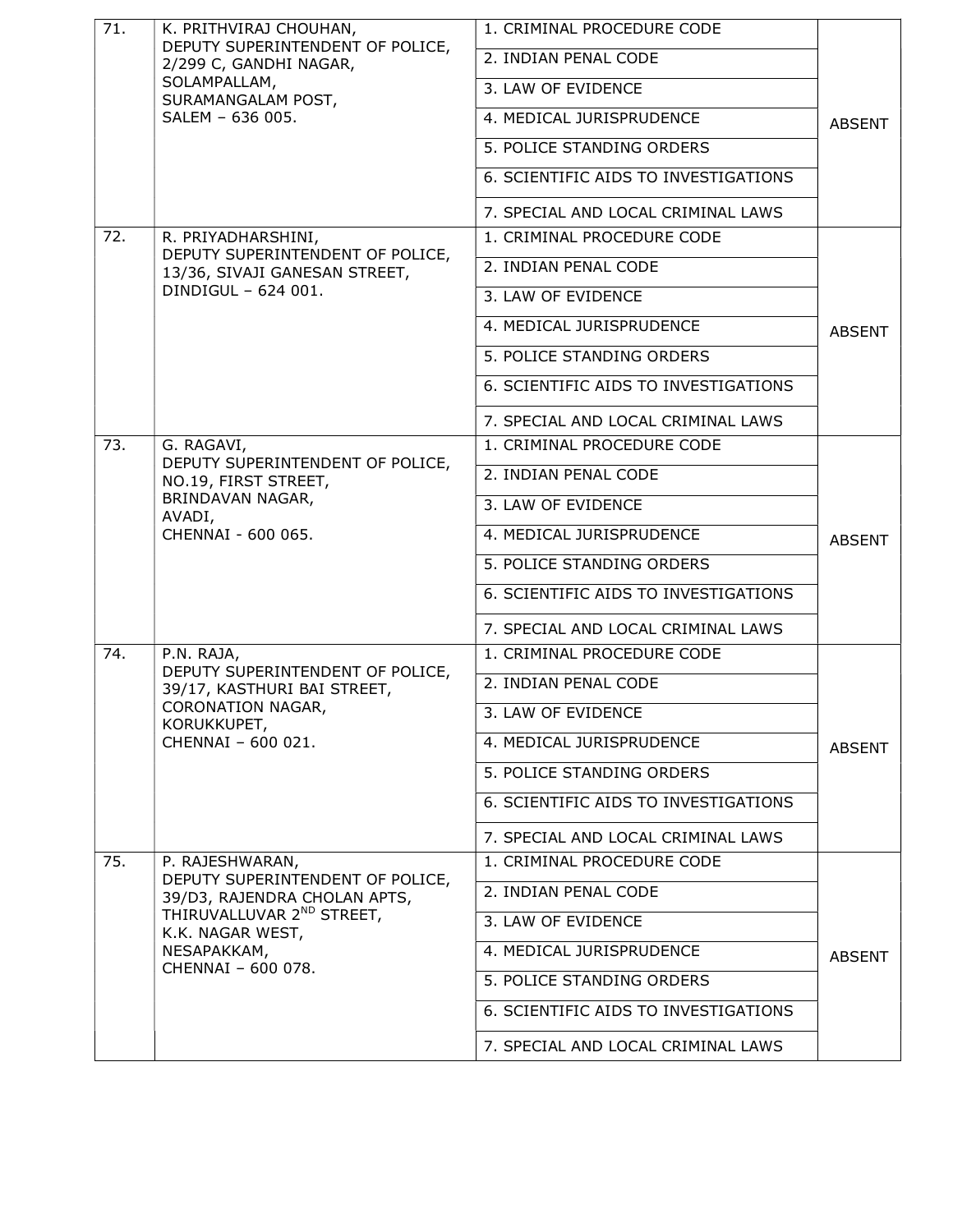| 76. | RUBAN KUMAR M.S,                                                                           | 1. CRIMINAL PROCEDURE CODE           |               |
|-----|--------------------------------------------------------------------------------------------|--------------------------------------|---------------|
|     | DEPUTY SUPERINTENDENT OF<br>POLICE,                                                        | 2. INDIAN PENAL CODE                 |               |
|     | 10A, K RAMASAMY STREET,                                                                    | 3. LAW OF EVIDENCE                   |               |
|     | BADAKUPPAM VILLAGE,<br>PEDDUR POST,                                                        | 4. MEDICAL JURISPRUDENCE             | <b>ABSENT</b> |
|     | ALANGAYAM,<br><b>TIRUPATHUR - 635 701.</b>                                                 | 5. POLICE STANDING ORDERS            |               |
|     |                                                                                            | 6. SCIENTIFIC AIDS TO INVESTIGATIONS |               |
|     |                                                                                            | 7. SPECIAL AND LOCAL CRIMINAL LAWS   |               |
| 77. | M.SANKARGANESH,                                                                            | 1. CRIMINAL PROCEDURE CODE           |               |
|     | DEPUTY SUPERINTENDENT OF<br>POLICE,                                                        | 2. INDIAN PENAL CODE                 |               |
|     | 3/602, MIDDLE STREET,<br>SATHANANTHAPURAM,                                                 | 3. LAW OF EVIDENCE                   |               |
|     | MUDALIPATTY POST,                                                                          | 4. MEDICAL JURISPRUDENCE             | <b>ABSENT</b> |
|     | SIVAKASI,<br>VIRUDHUNAGAR - 626 189.                                                       | 5. POLICE STANDING ORDERS            |               |
|     |                                                                                            | 6. SCIENTIFIC AIDS TO INVESTIGATIONS |               |
|     |                                                                                            | 7. SPECIAL AND LOCAL CRIMINAL LAWS   |               |
| 78. | S. SARANYA,                                                                                | 1. CRIMINAL PROCEDURE CODE           |               |
|     | DEPUTY SUPERINTENDENT OF<br>POLICE,                                                        | 2. INDIAN PENAL CODE                 |               |
|     | 45, V.O.C. NAGAR,<br>AG CHURCH BEHIND,                                                     | 3. LAW OF EVIDENCE                   |               |
|     | KALLAKURICHI - 606 202.                                                                    | 4. MEDICAL JURISPRUDENCE             | <b>ABSENT</b> |
|     |                                                                                            | 5. POLICE STANDING ORDERS            |               |
|     |                                                                                            | 6. SCIENTIFIC AIDS TO INVESTIGATIONS |               |
|     |                                                                                            | 7. SPECIAL AND LOCAL CRIMINAL LAWS   |               |
| 79. | K.C. SATHISH KUMAR,                                                                        | 1. CRIMINAL PROCEDURE CODE           |               |
|     | DEPUTY SUPERINTENDENT OF<br>POLICE,<br>ROOM NO.97, 240 BLOCK,<br>TAMILNADU POLICE ACADEMY, | 2. INDIAN PENAL CODE                 |               |
|     |                                                                                            | 3. LAW OF EVIDENCE                   | <b>ABSENT</b> |
|     | OONAMANCHERRY,                                                                             | 4. MEDICAL JURISPRUDENCE             |               |
|     | VANDALUR,<br>CHENNAI - 600 127.                                                            | 5. POLICE STANDING ORDERS            |               |
|     |                                                                                            | 6. SCIENTIFIC AIDS TO INVESTIGATIONS |               |
|     |                                                                                            | 7. SPECIAL AND LOCAL CRIMINAL LAWS   |               |
| 80. | G. SATHIYARAJ,<br>DEPUTY SUPERINTENDENT OF                                                 | 1. CRIMINAL PROCEDURE CODE           |               |
|     | POLICE,                                                                                    | 2. INDIAN PENAL CODE                 |               |
|     | 1/221, ALLALAPATTI VILLAGE,<br>G PALAYAM POST,                                             | 3. LAW OF EVIDENCE                   | <b>ABSENT</b> |
|     | PAPPIRETTIPATTI,<br>DHARMAPURI - 635 305.                                                  | 4. MEDICAL JURISPRUDENCE             |               |
|     |                                                                                            | 5. POLICE STANDING ORDERS            |               |
|     |                                                                                            | 6. SCIENTIFIC AIDS TO INVESTIGATIONS |               |
|     |                                                                                            | 7. SPECIAL AND LOCAL CRIMINAL LAWS   |               |
|     |                                                                                            |                                      |               |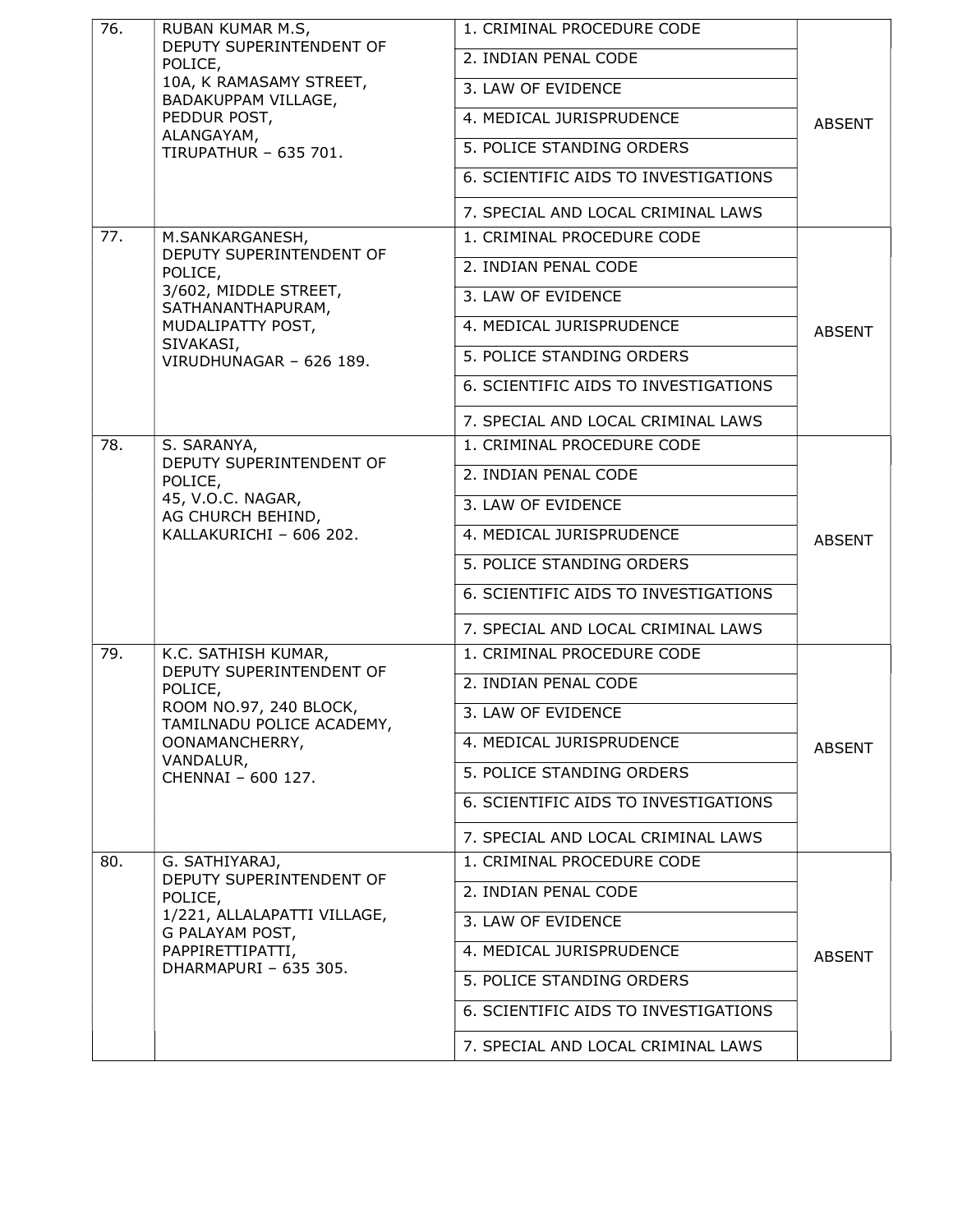| 81.     | M. SELVAKUMAR,                                                                                | 1. CRIMINAL PROCEDURE CODE           |               |
|---------|-----------------------------------------------------------------------------------------------|--------------------------------------|---------------|
|         | DEPUTY SUPERINTENDENT OF<br>POLICE,<br>3/11/2, M.K STORE,<br>KUMARAGIRIPET,                   | 2. INDIAN PENAL CODE                 |               |
|         |                                                                                               | 3. LAW OF EVIDENCE                   |               |
|         | SALEM - 636 015.                                                                              | 4. MEDICAL JURISPRUDENCE             | <b>ABSENT</b> |
|         |                                                                                               | 5. POLICE STANDING ORDERS            |               |
|         |                                                                                               | 6. SCIENTIFIC AIDS TO INVESTIGATIONS |               |
|         |                                                                                               | 7. SPECIAL AND LOCAL CRIMINAL LAWS   |               |
| 82.     | R. SENGOTTUVELAVAN,                                                                           | 1. CRIMINAL PROCEDURE CODE           |               |
| POLICE, | DEPUTY SUPERINTENDENT OF                                                                      | 2. INDIAN PENAL CODE                 |               |
|         | NO.3/54, AKKARAIPATTY POST,<br>MALLASAMUDARAM VIA,                                            | 3. LAW OF EVIDENCE                   |               |
|         | RASIPURAM TALUK,                                                                              | 4. MEDICAL JURISPRUDENCE             | <b>ABSENT</b> |
|         | NAMAKKAL - 637 503.                                                                           | 5. POLICE STANDING ORDERS            |               |
|         |                                                                                               | 6. SCIENTIFIC AIDS TO INVESTIGATIONS |               |
|         |                                                                                               | 7. SPECIAL AND LOCAL CRIMINAL LAWS   |               |
| 83.     | A. SHAMALADEVI,                                                                               | 1. CRIMINAL PROCEDURE CODE           |               |
|         | DEPUTY SUPERINTENDENT OF<br>POLICE,<br>19, BALAJI NAGAR,<br>WEST PONDY ROAD,                  | 2. INDIAN PENAL CODE                 |               |
|         |                                                                                               | 3. LAW OF EVIDENCE                   |               |
|         | VALAVANUR,                                                                                    | 4. MEDICAL JURISPRUDENCE             | <b>ABSENT</b> |
|         | VILLUPURAM - 605 108.                                                                         | 5. POLICE STANDING ORDERS            |               |
|         |                                                                                               | 6. SCIENTIFIC AIDS TO INVESTIGATIONS |               |
|         |                                                                                               | 7. SPECIAL AND LOCAL CRIMINAL LAWS   |               |
| 84.     | R. SINDHU,                                                                                    | 1. CRIMINAL PROCEDURE CODE           |               |
|         | DEPUTY SUPERINTENDENT OF<br>POLICE,<br>644A, NETHAJI NAGAR,<br>PALANI,<br>DINDIGUL - 624 601. | 2. INDIAN PENAL CODE                 |               |
|         |                                                                                               | 3. LAW OF EVIDENCE                   |               |
|         |                                                                                               | 4. MEDICAL JURISPRUDENCE             | <b>ABSENT</b> |
|         |                                                                                               | 5. POLICE STANDING ORDERS            |               |
|         |                                                                                               | 6. SCIENTIFIC AIDS TO INVESTIGATIONS |               |
|         |                                                                                               | 7. SPECIAL AND LOCAL CRIMINAL LAWS   |               |
| 85.     | K. SIVASAKTHI<br>DEPUTY SUPERINTENDENT OF                                                     | 1. CRIMINAL PROCEDURE CODE           |               |
|         | POLICE,                                                                                       | 2. INDIAN PENAL CODE                 |               |
|         | 2/67 B, NORTH STREET,<br>VEPPUR,                                                              | 3. LAW OF EVIDENCE                   |               |
|         | CUDDALORE - 606 304.                                                                          | 4. MEDICAL JURISPRUDENCE             | <b>ABSENT</b> |
|         |                                                                                               | 5. POLICE STANDING ORDERS            |               |
|         |                                                                                               | 6. SCIENTIFIC AIDS TO INVESTIGATIONS |               |
|         |                                                                                               | 7. SPECIAL AND LOCAL CRIMINAL LAWS   |               |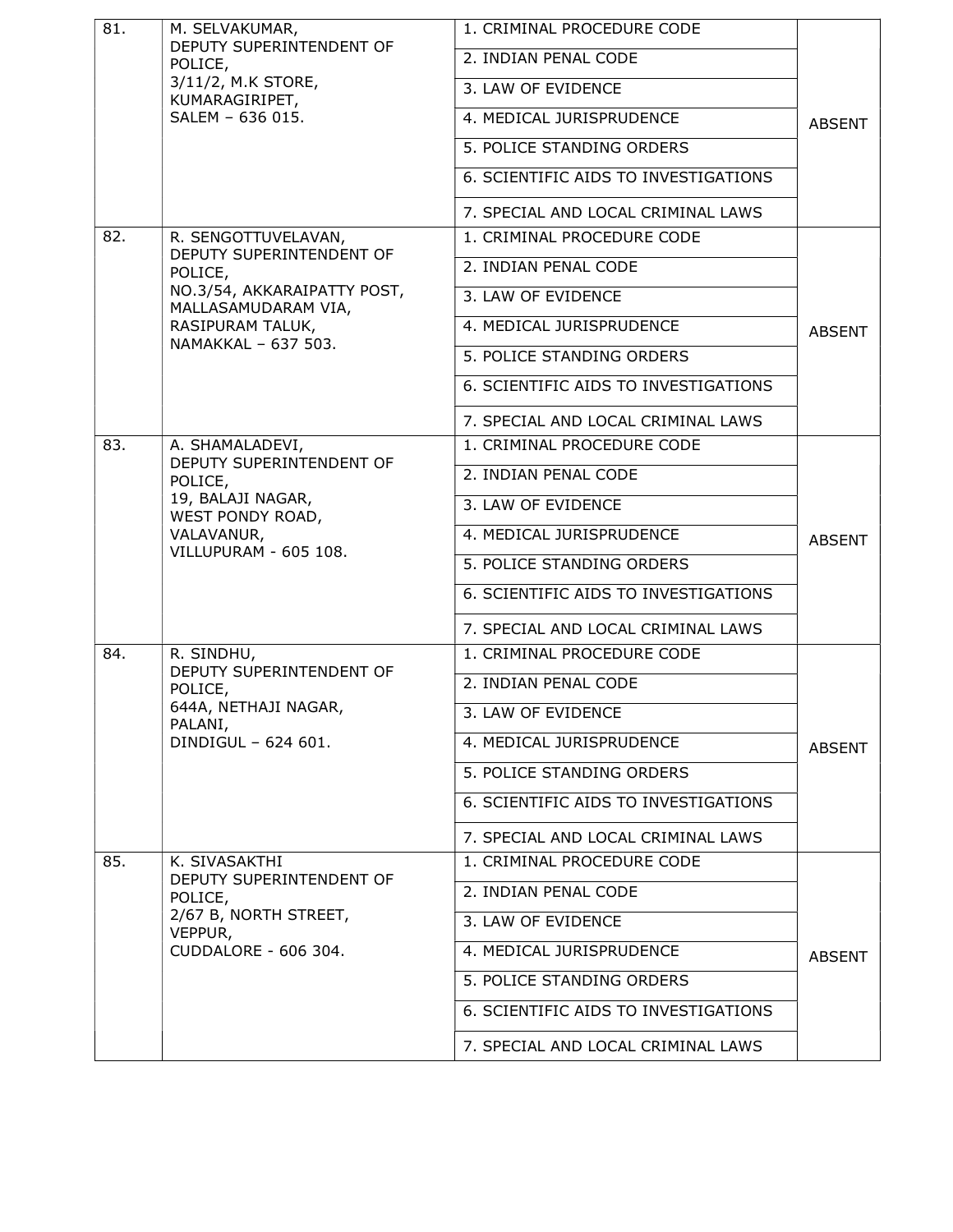| 86. | S. SOWMIYA,<br>DEPUTY SUPERINTENDENT OF                                                    | 1. CRIMINAL PROCEDURE CODE           |               |
|-----|--------------------------------------------------------------------------------------------|--------------------------------------|---------------|
|     | POLICE,<br>725, SSB COLONY,<br>BUDALUR,                                                    | 2. INDIAN PENAL CODE                 |               |
|     |                                                                                            | 3. LAW OF EVIDENCE                   |               |
|     | THANJAVUR - 613 602.                                                                       | 4. MEDICAL JURISPRUDENCE             | <b>ABSENT</b> |
|     |                                                                                            | 5. POLICE STANDING ORDERS            |               |
|     |                                                                                            | 6. SCIENTIFIC AIDS TO INVESTIGATIONS |               |
|     |                                                                                            | 7. SPECIAL AND LOCAL CRIMINAL LAWS   |               |
| 87. | S. SRINIDHI,<br>DEPUTY SUPERINTENDENT OF                                                   | 1. CRIMINAL PROCEDURE CODE           |               |
|     | POLICE,                                                                                    | 2. INDIAN PENAL CODE                 |               |
|     | 4/59, GANAPATHY NAGAR,<br>GAJALNAICKENPATTI,                                               | 3. LAW OF EVIDENCE                   |               |
|     | SALEM - 636 201.                                                                           | 4. MEDICAL JURISPRUDENCE             | <b>ABSENT</b> |
|     |                                                                                            | 5. POLICE STANDING ORDERS            |               |
|     |                                                                                            | 6. SCIENTIFIC AIDS TO INVESTIGATIONS |               |
|     |                                                                                            | 7. SPECIAL AND LOCAL CRIMINAL LAWS   |               |
| 88. | M. SUDHEER,                                                                                | 1. CRIMINAL PROCEDURE CODE           |               |
|     | DEPUTY SUPERINTENDENT OF<br>POLICE,<br>221, PANNAI KADU THOTTAM,<br>ODAPPALLI AGM VILLAGE, | 2. INDIAN PENAL CODE                 |               |
|     |                                                                                            | 3. LAW OF EVIDENCE                   |               |
|     | CAUVERY RS POST,                                                                           | 4. MEDICAL JURISPRUDENCE             | <b>ABSENT</b> |
|     | KUMARAPALAYAM,<br>NAMAKKAL - 638 007.                                                      | 5. POLICE STANDING ORDERS            |               |
|     |                                                                                            | 6. SCIENTIFIC AIDS TO INVESTIGATIONS |               |
|     |                                                                                            | 7. SPECIAL AND LOCAL CRIMINAL LAWS   |               |
| 89. | N. SWETHA,                                                                                 | 1. CRIMINAL PROCEDURE CODE           |               |
|     | DEPUTY SUPERINTENDENT OF<br>POLICE,                                                        | 2. INDIAN PENAL CODE                 |               |
|     | 10, PREETHAM STREET,<br>DURAISAMY NAGAR,                                                   | 3. LAW OF EVIDENCE                   |               |
|     | MADURAI - 625 016.                                                                         | 4. MEDICAL JURISPRUDENCE             | <b>ABSENT</b> |
|     |                                                                                            | 5. POLICE STANDING ORDERS            |               |
|     |                                                                                            | 6. SCIENTIFIC AIDS TO INVESTIGATIONS |               |
|     |                                                                                            | 7. SPECIAL AND LOCAL CRIMINAL LAWS   |               |
| 90. | N. TAMILARASI,                                                                             | 1. CRIMINAL PROCEDURE CODE           |               |
|     | DEPUTY SUPERINTENDENT OF<br>POLICE,                                                        | 2. INDIAN PENAL CODE                 |               |
|     | NO.23, TAMILSELVI STORES,<br>NEAR GUDALUR GOVT. SCHOOL,                                    | 3. LAW OF EVIDENCE                   |               |
|     | NEHRU NAGAR, GUDALUR                                                                       | 4. MEDICAL JURISPRUDENCE             | <b>ABSENT</b> |
|     | MARAI MALAI NAGAR,<br>CHENGALPATTU - 603 204.                                              | 5. POLICE STANDING ORDERS            |               |
|     |                                                                                            | 6. SCIENTIFIC AIDS TO INVESTIGATIONS |               |
|     |                                                                                            | 7. SPECIAL AND LOCAL CRIMINAL LAWS   |               |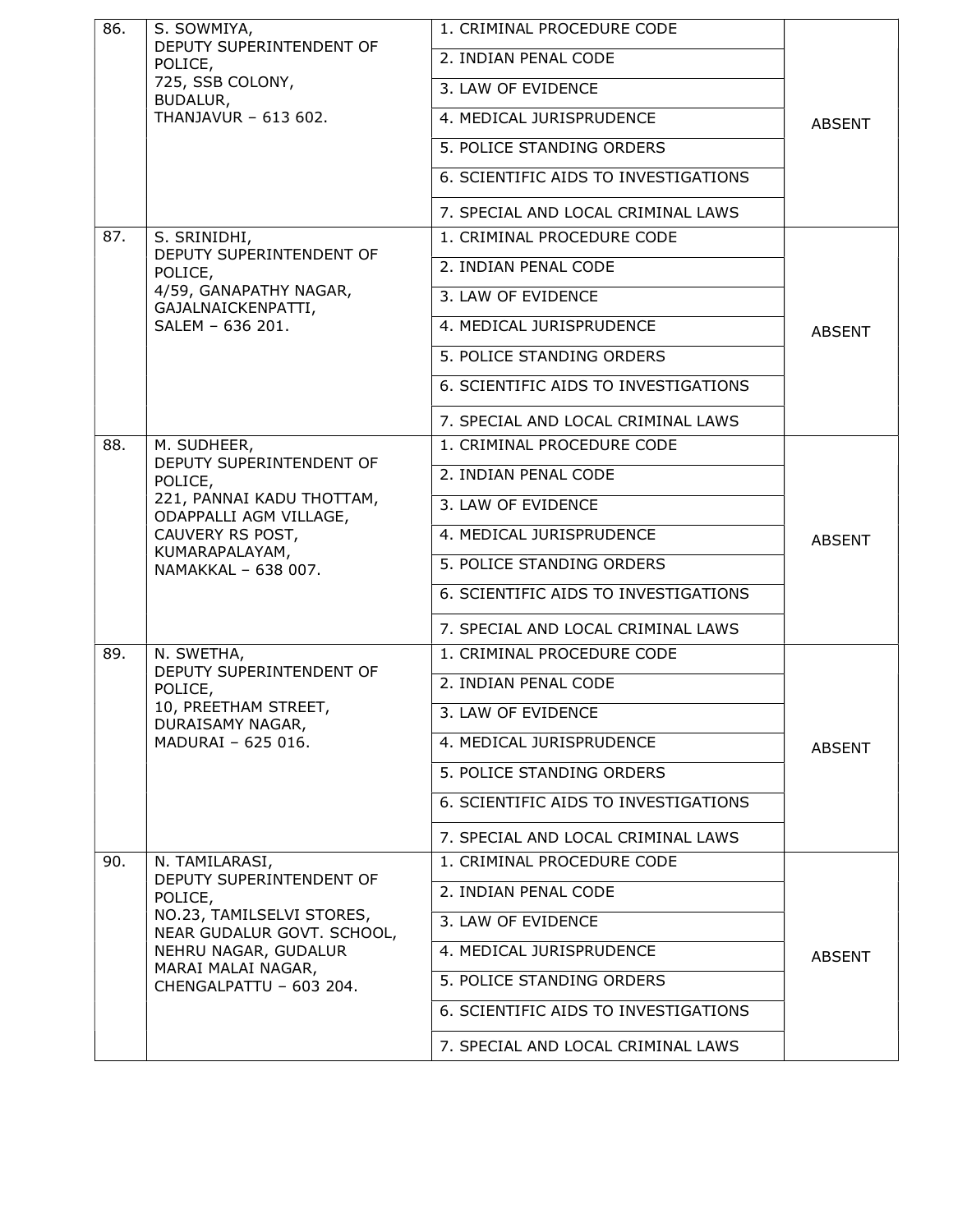| DEPUTY SUPERINTENDENT OF<br>2. INDIAN PENAL CODE<br>POLICE,<br>234/4, PANDUTHAKARAN PUDUR,<br>3. LAW OF EVIDENCE<br>MANMANGALAM POST,<br>MANMANGALAM TALUK,<br>4. MEDICAL JURISPRUDENCE<br><b>ABSENT</b><br>KARUR - 639 006.<br>5. POLICE STANDING ORDERS<br>6. SCIENTIFIC AIDS TO INVESTIGATIONS<br>7. SPECIAL AND LOCAL CRIMINAL LAWS<br>92.<br>1. CRIMINAL PROCEDURE CODE<br>V. VASANTHAKUMAR,<br>DEPUTY SUPERINTENDENT OF<br>2. INDIAN PENAL CODE<br>POLICE,<br>27, VENKATACHALAPATHY NAGAR,<br>3. LAW OF EVIDENCE<br>VILANKURICHI POST,<br>COIMBATORE - 641 035.<br>4. MEDICAL JURISPRUDENCE<br><b>ABSENT</b><br>5. POLICE STANDING ORDERS<br>6. SCIENTIFIC AIDS TO INVESTIGATIONS<br>7. SPECIAL AND LOCAL CRIMINAL LAWS<br>93.<br>K. VENKATESH,<br>1. CRIMINAL PROCEDURE CODE<br>DEPUTY SUPERINTENDENT OF<br>2. INDIAN PENAL CODE<br>POLICE,<br>DOOR NO.92/3, PLOT NO.160A1,<br>3. LAW OF EVIDENCE<br>2 <sup>ND</sup> CROSS STREET,<br>NEHRU NAGAR, OPP RAILWAY<br>4. MEDICAL JURISPRUDENCE<br><b>ABSENT</b><br>STATION,<br>5. POLICE STANDING ORDERS<br>HOSUR,<br>KRISHNAGIRI - 635 109.<br>6. SCIENTIFIC AIDS TO INVESTIGATIONS<br>7. SPECIAL AND LOCAL CRIMINAL LAWS<br>94.<br>T. VIGNESH,<br>1. CRIMINAL PROCEDURE CODE<br>DEPUTY SUPERINTENDENT OF<br>2. INDIAN PENAL CODE<br>POLICE,<br>23A, THIPPIRAN THOTTY STREET,<br>3. LAW OF EVIDENCE<br>BABU ROAD,<br>TIRUCHIRAPPALLI - 620 008.<br>4. MEDICAL JURISPRUDENCE<br><b>ABSENT</b><br>5. POLICE STANDING ORDERS<br>6. SCIENTIFIC AIDS TO INVESTIGATIONS<br>7. SPECIAL AND LOCAL CRIMINAL LAWS<br>95.<br>1. CRIMINAL PROCEDURE CODE<br>M. VIJAYALAKSHMI,<br>DEPUTY SUPERINTENDENT OF<br>2. INDIAN PENAL CODE<br>POLICE,<br>93, GURULINGAPURAM,<br>3. LAW OF EVIDENCE<br>SATTUR,<br>VIRUDHUNAGAR - 626 203.<br>4. MEDICAL JURISPRUDENCE<br><b>ABSENT</b><br>5. POLICE STANDING ORDERS<br>6. SCIENTIFIC AIDS TO INVESTIGATIONS | 91. | N. THANUSIYA, | 1. CRIMINAL PROCEDURE CODE |  |
|-------------------------------------------------------------------------------------------------------------------------------------------------------------------------------------------------------------------------------------------------------------------------------------------------------------------------------------------------------------------------------------------------------------------------------------------------------------------------------------------------------------------------------------------------------------------------------------------------------------------------------------------------------------------------------------------------------------------------------------------------------------------------------------------------------------------------------------------------------------------------------------------------------------------------------------------------------------------------------------------------------------------------------------------------------------------------------------------------------------------------------------------------------------------------------------------------------------------------------------------------------------------------------------------------------------------------------------------------------------------------------------------------------------------------------------------------------------------------------------------------------------------------------------------------------------------------------------------------------------------------------------------------------------------------------------------------------------------------------------------------------------------------------------------------------------------------------------------------------------------------------------------|-----|---------------|----------------------------|--|
|                                                                                                                                                                                                                                                                                                                                                                                                                                                                                                                                                                                                                                                                                                                                                                                                                                                                                                                                                                                                                                                                                                                                                                                                                                                                                                                                                                                                                                                                                                                                                                                                                                                                                                                                                                                                                                                                                           |     |               |                            |  |
|                                                                                                                                                                                                                                                                                                                                                                                                                                                                                                                                                                                                                                                                                                                                                                                                                                                                                                                                                                                                                                                                                                                                                                                                                                                                                                                                                                                                                                                                                                                                                                                                                                                                                                                                                                                                                                                                                           |     |               |                            |  |
|                                                                                                                                                                                                                                                                                                                                                                                                                                                                                                                                                                                                                                                                                                                                                                                                                                                                                                                                                                                                                                                                                                                                                                                                                                                                                                                                                                                                                                                                                                                                                                                                                                                                                                                                                                                                                                                                                           |     |               |                            |  |
|                                                                                                                                                                                                                                                                                                                                                                                                                                                                                                                                                                                                                                                                                                                                                                                                                                                                                                                                                                                                                                                                                                                                                                                                                                                                                                                                                                                                                                                                                                                                                                                                                                                                                                                                                                                                                                                                                           |     |               |                            |  |
|                                                                                                                                                                                                                                                                                                                                                                                                                                                                                                                                                                                                                                                                                                                                                                                                                                                                                                                                                                                                                                                                                                                                                                                                                                                                                                                                                                                                                                                                                                                                                                                                                                                                                                                                                                                                                                                                                           |     |               |                            |  |
|                                                                                                                                                                                                                                                                                                                                                                                                                                                                                                                                                                                                                                                                                                                                                                                                                                                                                                                                                                                                                                                                                                                                                                                                                                                                                                                                                                                                                                                                                                                                                                                                                                                                                                                                                                                                                                                                                           |     |               |                            |  |
|                                                                                                                                                                                                                                                                                                                                                                                                                                                                                                                                                                                                                                                                                                                                                                                                                                                                                                                                                                                                                                                                                                                                                                                                                                                                                                                                                                                                                                                                                                                                                                                                                                                                                                                                                                                                                                                                                           |     |               |                            |  |
|                                                                                                                                                                                                                                                                                                                                                                                                                                                                                                                                                                                                                                                                                                                                                                                                                                                                                                                                                                                                                                                                                                                                                                                                                                                                                                                                                                                                                                                                                                                                                                                                                                                                                                                                                                                                                                                                                           |     |               |                            |  |
|                                                                                                                                                                                                                                                                                                                                                                                                                                                                                                                                                                                                                                                                                                                                                                                                                                                                                                                                                                                                                                                                                                                                                                                                                                                                                                                                                                                                                                                                                                                                                                                                                                                                                                                                                                                                                                                                                           |     |               |                            |  |
|                                                                                                                                                                                                                                                                                                                                                                                                                                                                                                                                                                                                                                                                                                                                                                                                                                                                                                                                                                                                                                                                                                                                                                                                                                                                                                                                                                                                                                                                                                                                                                                                                                                                                                                                                                                                                                                                                           |     |               |                            |  |
|                                                                                                                                                                                                                                                                                                                                                                                                                                                                                                                                                                                                                                                                                                                                                                                                                                                                                                                                                                                                                                                                                                                                                                                                                                                                                                                                                                                                                                                                                                                                                                                                                                                                                                                                                                                                                                                                                           |     |               |                            |  |
|                                                                                                                                                                                                                                                                                                                                                                                                                                                                                                                                                                                                                                                                                                                                                                                                                                                                                                                                                                                                                                                                                                                                                                                                                                                                                                                                                                                                                                                                                                                                                                                                                                                                                                                                                                                                                                                                                           |     |               |                            |  |
|                                                                                                                                                                                                                                                                                                                                                                                                                                                                                                                                                                                                                                                                                                                                                                                                                                                                                                                                                                                                                                                                                                                                                                                                                                                                                                                                                                                                                                                                                                                                                                                                                                                                                                                                                                                                                                                                                           |     |               |                            |  |
|                                                                                                                                                                                                                                                                                                                                                                                                                                                                                                                                                                                                                                                                                                                                                                                                                                                                                                                                                                                                                                                                                                                                                                                                                                                                                                                                                                                                                                                                                                                                                                                                                                                                                                                                                                                                                                                                                           |     |               |                            |  |
|                                                                                                                                                                                                                                                                                                                                                                                                                                                                                                                                                                                                                                                                                                                                                                                                                                                                                                                                                                                                                                                                                                                                                                                                                                                                                                                                                                                                                                                                                                                                                                                                                                                                                                                                                                                                                                                                                           |     |               |                            |  |
|                                                                                                                                                                                                                                                                                                                                                                                                                                                                                                                                                                                                                                                                                                                                                                                                                                                                                                                                                                                                                                                                                                                                                                                                                                                                                                                                                                                                                                                                                                                                                                                                                                                                                                                                                                                                                                                                                           |     |               |                            |  |
|                                                                                                                                                                                                                                                                                                                                                                                                                                                                                                                                                                                                                                                                                                                                                                                                                                                                                                                                                                                                                                                                                                                                                                                                                                                                                                                                                                                                                                                                                                                                                                                                                                                                                                                                                                                                                                                                                           |     |               |                            |  |
|                                                                                                                                                                                                                                                                                                                                                                                                                                                                                                                                                                                                                                                                                                                                                                                                                                                                                                                                                                                                                                                                                                                                                                                                                                                                                                                                                                                                                                                                                                                                                                                                                                                                                                                                                                                                                                                                                           |     |               |                            |  |
|                                                                                                                                                                                                                                                                                                                                                                                                                                                                                                                                                                                                                                                                                                                                                                                                                                                                                                                                                                                                                                                                                                                                                                                                                                                                                                                                                                                                                                                                                                                                                                                                                                                                                                                                                                                                                                                                                           |     |               |                            |  |
|                                                                                                                                                                                                                                                                                                                                                                                                                                                                                                                                                                                                                                                                                                                                                                                                                                                                                                                                                                                                                                                                                                                                                                                                                                                                                                                                                                                                                                                                                                                                                                                                                                                                                                                                                                                                                                                                                           |     |               |                            |  |
|                                                                                                                                                                                                                                                                                                                                                                                                                                                                                                                                                                                                                                                                                                                                                                                                                                                                                                                                                                                                                                                                                                                                                                                                                                                                                                                                                                                                                                                                                                                                                                                                                                                                                                                                                                                                                                                                                           |     |               |                            |  |
|                                                                                                                                                                                                                                                                                                                                                                                                                                                                                                                                                                                                                                                                                                                                                                                                                                                                                                                                                                                                                                                                                                                                                                                                                                                                                                                                                                                                                                                                                                                                                                                                                                                                                                                                                                                                                                                                                           |     |               |                            |  |
|                                                                                                                                                                                                                                                                                                                                                                                                                                                                                                                                                                                                                                                                                                                                                                                                                                                                                                                                                                                                                                                                                                                                                                                                                                                                                                                                                                                                                                                                                                                                                                                                                                                                                                                                                                                                                                                                                           |     |               |                            |  |
|                                                                                                                                                                                                                                                                                                                                                                                                                                                                                                                                                                                                                                                                                                                                                                                                                                                                                                                                                                                                                                                                                                                                                                                                                                                                                                                                                                                                                                                                                                                                                                                                                                                                                                                                                                                                                                                                                           |     |               |                            |  |
|                                                                                                                                                                                                                                                                                                                                                                                                                                                                                                                                                                                                                                                                                                                                                                                                                                                                                                                                                                                                                                                                                                                                                                                                                                                                                                                                                                                                                                                                                                                                                                                                                                                                                                                                                                                                                                                                                           |     |               |                            |  |
|                                                                                                                                                                                                                                                                                                                                                                                                                                                                                                                                                                                                                                                                                                                                                                                                                                                                                                                                                                                                                                                                                                                                                                                                                                                                                                                                                                                                                                                                                                                                                                                                                                                                                                                                                                                                                                                                                           |     |               |                            |  |
|                                                                                                                                                                                                                                                                                                                                                                                                                                                                                                                                                                                                                                                                                                                                                                                                                                                                                                                                                                                                                                                                                                                                                                                                                                                                                                                                                                                                                                                                                                                                                                                                                                                                                                                                                                                                                                                                                           |     |               |                            |  |
|                                                                                                                                                                                                                                                                                                                                                                                                                                                                                                                                                                                                                                                                                                                                                                                                                                                                                                                                                                                                                                                                                                                                                                                                                                                                                                                                                                                                                                                                                                                                                                                                                                                                                                                                                                                                                                                                                           |     |               |                            |  |
|                                                                                                                                                                                                                                                                                                                                                                                                                                                                                                                                                                                                                                                                                                                                                                                                                                                                                                                                                                                                                                                                                                                                                                                                                                                                                                                                                                                                                                                                                                                                                                                                                                                                                                                                                                                                                                                                                           |     |               |                            |  |
|                                                                                                                                                                                                                                                                                                                                                                                                                                                                                                                                                                                                                                                                                                                                                                                                                                                                                                                                                                                                                                                                                                                                                                                                                                                                                                                                                                                                                                                                                                                                                                                                                                                                                                                                                                                                                                                                                           |     |               |                            |  |
|                                                                                                                                                                                                                                                                                                                                                                                                                                                                                                                                                                                                                                                                                                                                                                                                                                                                                                                                                                                                                                                                                                                                                                                                                                                                                                                                                                                                                                                                                                                                                                                                                                                                                                                                                                                                                                                                                           |     |               |                            |  |
|                                                                                                                                                                                                                                                                                                                                                                                                                                                                                                                                                                                                                                                                                                                                                                                                                                                                                                                                                                                                                                                                                                                                                                                                                                                                                                                                                                                                                                                                                                                                                                                                                                                                                                                                                                                                                                                                                           |     |               |                            |  |
|                                                                                                                                                                                                                                                                                                                                                                                                                                                                                                                                                                                                                                                                                                                                                                                                                                                                                                                                                                                                                                                                                                                                                                                                                                                                                                                                                                                                                                                                                                                                                                                                                                                                                                                                                                                                                                                                                           |     |               |                            |  |
| 7. SPECIAL AND LOCAL CRIMINAL LAWS                                                                                                                                                                                                                                                                                                                                                                                                                                                                                                                                                                                                                                                                                                                                                                                                                                                                                                                                                                                                                                                                                                                                                                                                                                                                                                                                                                                                                                                                                                                                                                                                                                                                                                                                                                                                                                                        |     |               |                            |  |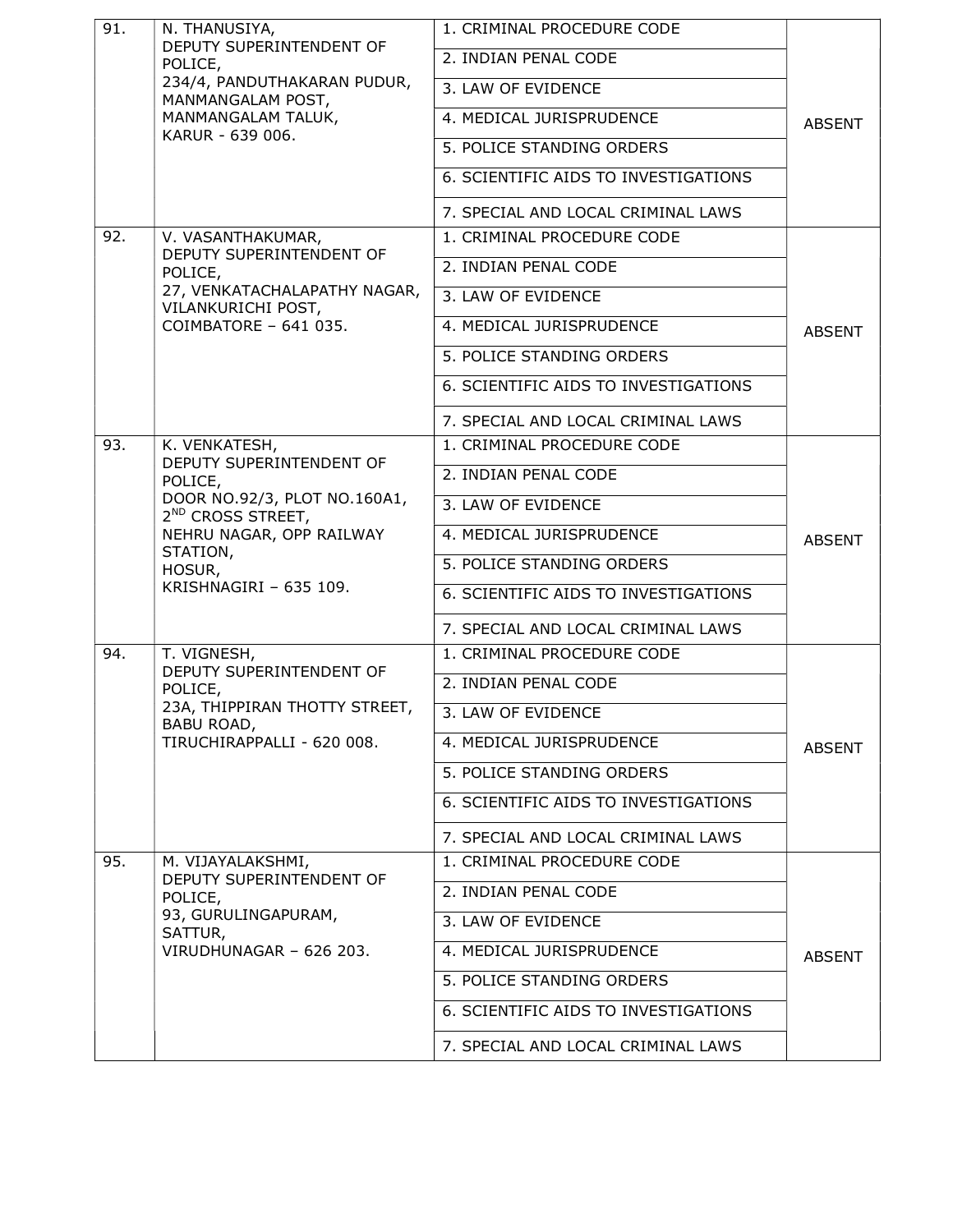| 96. | M.A. YASMIN,<br>DEPUTY SUPERINTENDENT OF POLICE,<br>NO.6/33, $4TH$ CROSS,<br>NEW MANDAPAM STREET,<br>MADURANTAKAM,<br>CHENGAI PATTU - 603 306.   | 1. CRIMINAL PROCEDURE CODE           | <b>ABSENT</b> |
|-----|--------------------------------------------------------------------------------------------------------------------------------------------------|--------------------------------------|---------------|
|     |                                                                                                                                                  | 2. INDIAN PENAL CODE                 |               |
|     |                                                                                                                                                  | 3. LAW OF EVIDENCE                   |               |
|     |                                                                                                                                                  | 4. MEDICAL JURISPRUDENCE             |               |
|     |                                                                                                                                                  | 5. POLICE STANDING ORDERS            |               |
|     |                                                                                                                                                  | 6. SCIENTIFIC AIDS TO INVESTIGATIONS |               |
|     |                                                                                                                                                  | 7. SPECIAL AND LOCAL CRIMINAL LAWS   |               |
| 97. | P. YASODHA,<br>DEPUTY SUPERINTENDENT OF POLICE,<br>NO.3/288, THANDALAM ROAD,<br>KOVOOR,<br>CHENNAI - 600 121.                                    | 1. CRIMINAL PROCEDURE CODE           | <b>ABSENT</b> |
|     |                                                                                                                                                  | 2. INDIAN PENAL CODE                 |               |
|     |                                                                                                                                                  | 3. LAW OF EVIDENCE                   |               |
|     |                                                                                                                                                  | 4. MEDICAL JURISPRUDENCE             |               |
|     |                                                                                                                                                  | 5. POLICE STANDING ORDERS            |               |
|     |                                                                                                                                                  | 6. SCIENTIFIC AIDS TO INVESTIGATIONS |               |
|     |                                                                                                                                                  | 7. SPECIAL AND LOCAL CRIMINAL LAWS   |               |
| 98. | R. YOGESH KUMAR,<br>DEPUTY SUPERINTENDENT OF POLICE,<br>2/296, SAMANTHI POO LANE,<br>AYYAVU THEVAR NAGAR IYER<br>BUNGALOW,<br>MADURAI - 625 014. | 1. CRIMINAL PROCEDURE CODE           |               |
|     |                                                                                                                                                  | 2. INDIAN PENAL CODE                 |               |
|     |                                                                                                                                                  | 3. LAW OF EVIDENCE                   | <b>ABSENT</b> |
|     |                                                                                                                                                  | 4. MEDICAL JURISPRUDENCE             |               |
|     |                                                                                                                                                  | 5. POLICE STANDING ORDERS            |               |
|     |                                                                                                                                                  | 6. SCIENTIFIC AIDS TO INVESTIGATIONS |               |
|     |                                                                                                                                                  | 7. SPECIAL AND LOCAL CRIMINAL LAWS   |               |

 Controller of Examinations Tamil Nadu Public Service Commission Chennai-600 003